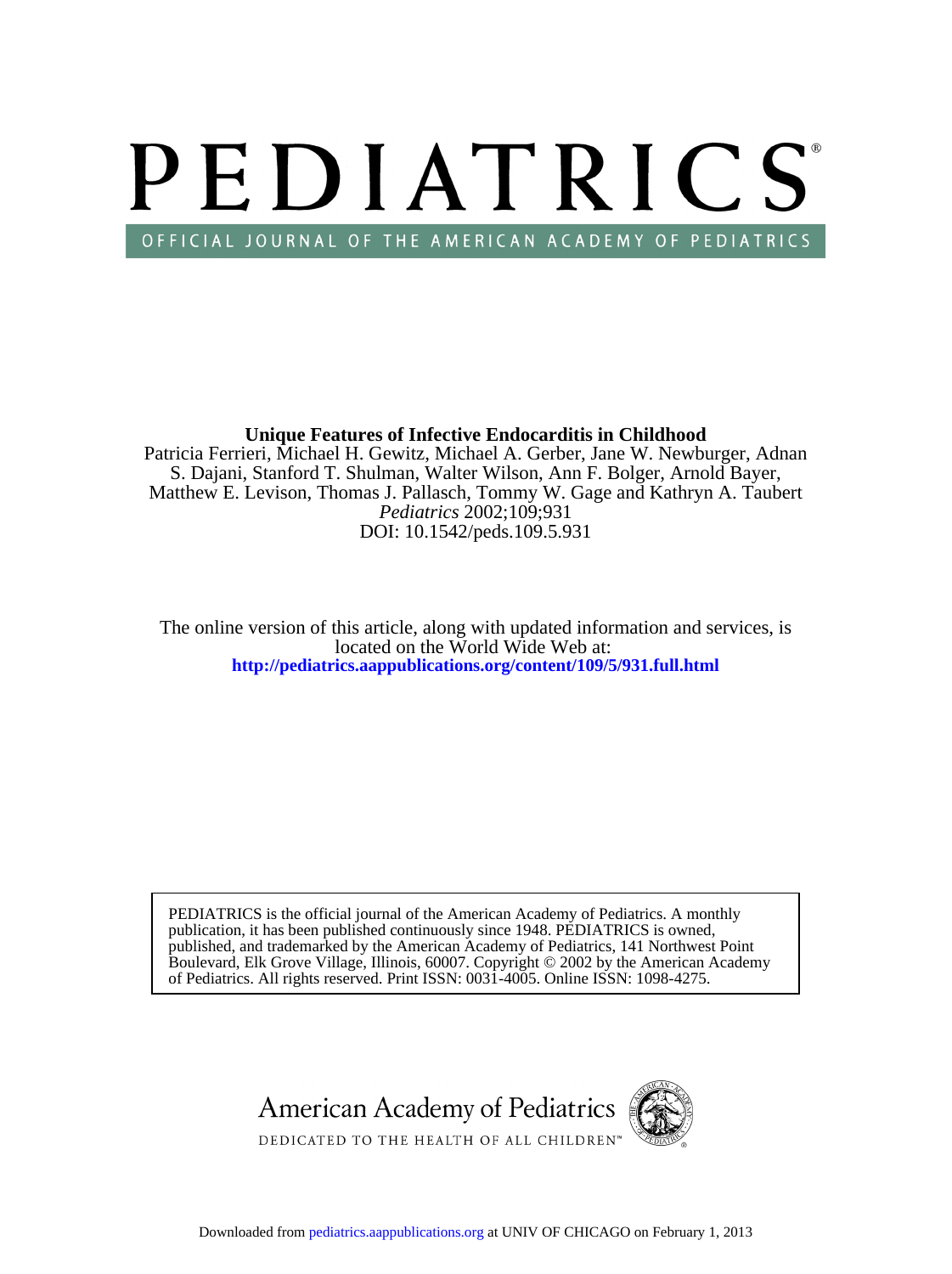## **Unique Features of Infective Endocarditis in Childhood**

Patricia Ferrieri, MD; Michael H. Gewitz, MD; Michael A. Gerber, MD; Jane W. Newburger, MD; Adnan S. Dajani, MD; Stanford T. Shulman, MD; Walter Wilson, MD; Ann F. Bolger, MD; Arnold Bayer, MD; Matthew E. Levison, MD; Thomas J. Pallasch, DDS; Tommy W. Gage, DDS, PhD; and Kathryn A. Taubert, PhD

ABBREVIATIONS. IE, infective endocarditis; CHD, congenital heart disease; 2D, 2-dimensional; IV, intravenous; NBTE, nonbacterial thrombotic endocarditis; MIC, minimum inhibitory concentration; TTE, transthoracic echocardiography; TEE, transesophageal echocardiography; 5-FC, 5-fluorocytosine.

#### **INTRODUCTION**

Infective endocarditis (IE) is associated with substantial morbidity and mortality. Although it is relatively rare in children, its incidence may be increasing.<sup>1</sup> This paper focuses on the features that nfective endocarditis (IE) is associated with substantial morbidity and mortality. Although it is relatively rare in children, its incidence may be are particularly relevant to infants and children, including important issues for the primary care physician. The epidemiology of heart disease in children has changed over the past 3 to 4 decades. With the increased survival rate of children with congenital heart disease (CHD) and the overall decrease in rheumatic valvular heart disease in developed countries, CHD now constitutes the predominant underlying condition for IE in children over the age of 2 years in these countries. The complexities of management of neonatal and pediatric intensive care unit patients have increased the risks of catheter-related IE. In addition, postoperative IE is a long-term risk following correction of complex CHD. The proper use of the diagnostic microbiology laboratory is critical in the diagnosis and management of children with IE. Moreover, newer diagnostic guidelines have improved sensitivity for making the diagnosis of clinically definite IE. In addition, advances in noninvasive techniques such as two-dimensional (2D) echocardiography have enhanced our ability to diagnose IE. Newer antibiotics have become available that can be used in children with IE, and home intravenous (IV) therapy has become an acceptable approach for stable patients who are at low risk for embolization. Additionally, approaches to the prevention of endocarditis have been recently modified and are reviewed in this paper.

#### **EPIDEMIOLOGY AND CLINICAL FINDINGS OF INFECTIVE ENDOCARDITIS IN CHILDREN**

IE occurs less commonly in children than in adults and accounts for approximately 1 in 1280 pediatric admissions per year.2 Although the reported hospitalization rates for IE vary considerably among published series, the frequency of endocarditis among children appears to have increased in recent years.3 This is due in part to improved survival among children who are at risk for endocarditis, such as those with CHD and hospitalized newborn infants.

Before the 1970s, 30% to 50% of US children with IE had underlying rheumatic heart disease.3 As the prevalence of rheumatic heart disease has declined in developed countries, it is now uncommon for patients with IE to have underlying rheumatic heart disease. At the same time, there has been an increase in cases of IE associated with CHD in children. Congenital heart defects such as ventricular septal defect, patent ductus arteriosus, aortic valve abnormalities, and tetralogy of Fallot are common underlying conditions. An increasing proportion of children with IE have had previous corrective or palliative surgery for CHD with or without implanted vascular grafts, patches, or prosthetic cardiac valves.1,3–6

IE in the absence of CHD is often associated with central indwelling venous catheters. In approximately  $8\%$  to  $10\%$  of pediatric cases,<sup>7</sup> IE develops without structural heart disease or other identifiable risk factors and usually involves infection of the aortic or mitral valve secondary to *Staphylococcus aureus* bacteremia.1,3,4 Children with congenital or acquired immunodeficiencies but without identifiable risk factors for IE do not appear to be at increased risk for endocarditis compared with the general population. Factors commonly associated with IE in adults, such as IV drug abuse and degenerative heart disease, are not common predisposing factors in children.1,3–5

## **ENDOCARDITIS IN CHILDREN WITH PREVIOUS CARDIAC SURGERY**

Corrective surgery with no residual defect eliminates the attributable risk for endocarditis in children with ventricular and atrial septal defects or patent ductus arteriosus 6 months after surgery. Surgery itself may be an important risk factor for the development of IE. Approximately 50% of children with IE complicating CHD have had previous cardiac surgery, particularly palliative shunt procedures or

From the Committee on Rheumatic Fever, Endocarditis, and Kawasaki Disease, Council on Cardiovascular Disease in the Young, American Heart Association.

This report is also being published in the May 2002 issue of *Circulation*. Received for publication Jan 29, 2002; accepted Feb 5, 2002.

Address correspondence to Kathryn A. Taubert, PhD, Vice President, Department of Science and Medicine, American Heart Association, 7272 Greenville Ave, Dallas, TX 75231. E-mail: ktaubert@heart.org

PEDIATRICS (ISSN 0031 4005). Copyright © 2002 by the American Academy of Pediatrics.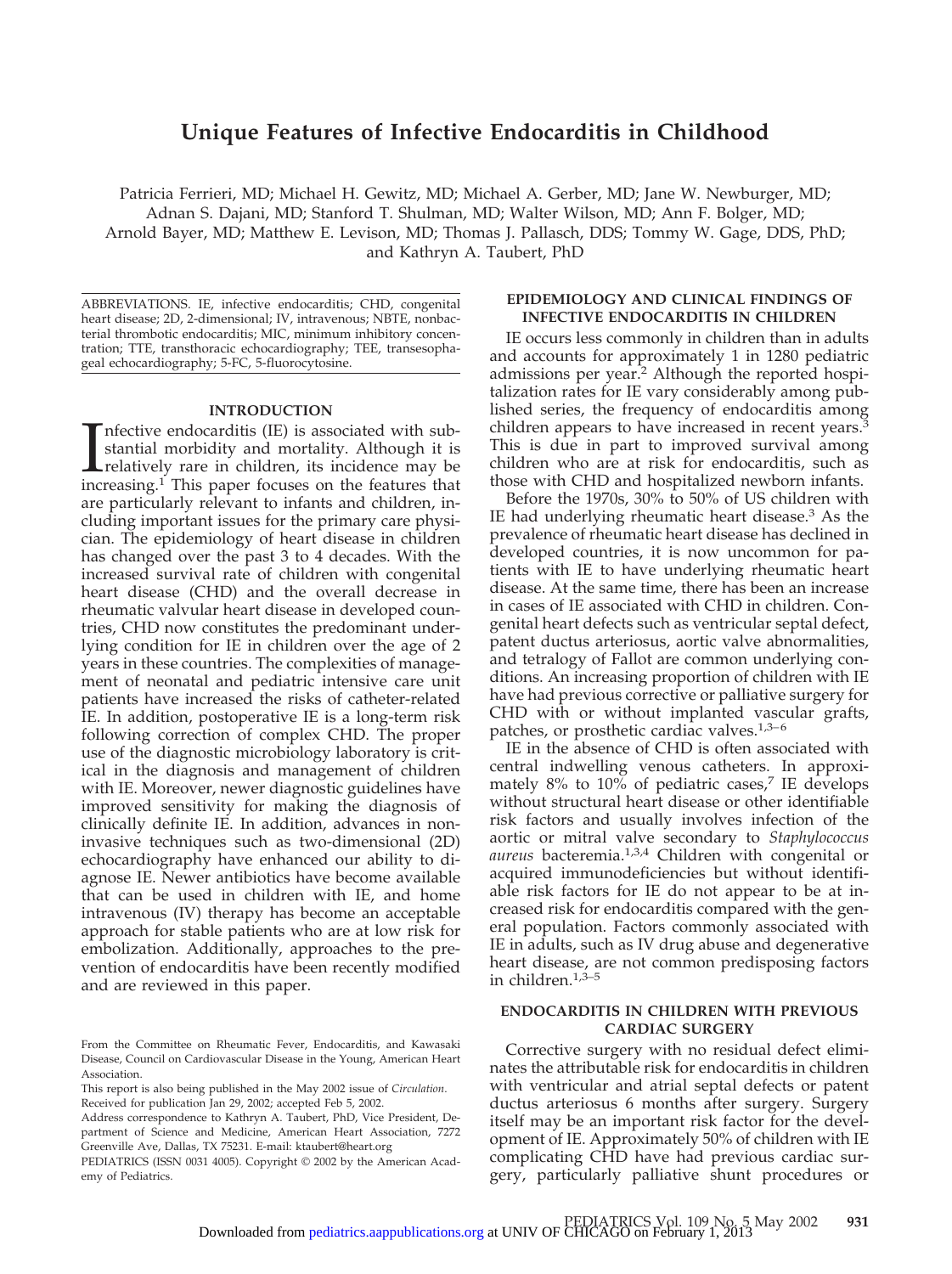complex intracardiac repairs.<sup>4</sup> Morris et al<sup>6</sup> reviewed cumulative incidences of endocarditis for a number of congenital cardiac lesions. The highest annualized risk for IE was found in children who had repair or palliation of cyanotic CHD. The risk was highest among those patients who had undergone surgery for obstruction to pulmonary blood flow and those who had undergone prosthetic aortic valve replacement. The incidence of IE in the first postoperative month is low for most defects and increases with time after surgery. However, when prosthetic valves or conduits are used in surgical repairs and hemodynamic problems persist, the risk for IE is high even in the immediate (first 2 weeks) postoperative period.8

## **INFECTIVE ENDOCARDITIS IN NEWBORN INFANTS**

When IE develops in newborn infants, it is associated with a very high mortality rate; the diagnosis is often made at postmortem examination.<sup>9-11</sup> However, with rapidly improving imaging technology and increasing clinical experience, the antemortem diagnosis of neonatal IE is being made with much greater facility than in the past, and the incidence of neonatal endocarditis may be increasing.9 Most experts believe that the incidence has increased primarily because of the increasing use of invasive techniques to manage neonates with multiple complex medical problems.

## **PATHOGENESIS**

Intact cardiac endothelium is a poor stimulator of blood coagulation and is weakly receptive to bacterial attachment. Damaged or denuded endothelium is a potent inducer of thrombogenesis and provides a nidus to which bacteria can adhere and eventually form an infected vegetation. In children with heart disease, the shear force associated with an abnormal high-velocity jet stream of blood can damage the endothelium. Thrombogenesis at such a site results in the deposition of sterile clumps of platelets, fibrin, and, occasionally, red blood cells, and the formation of nonbacterial thrombotic endocarditis (NBTE). NBTE can also be produced in children with indwelling IV catheters positioned in the right side of the heart. Such catheters may traumatize the endocardium or valvular endothelium, exposing the subendothelial collagen.1,12 In animal models of IE, endocardial lesions can be produced by the insertion and removal of polyethylene catheters into the right atrium or across the tricuspid or aortic valves. If these animals are then inoculated intravenously with certain micro-organisms, IE develops as the NBTE lesions become colonized.13,14 The pathogenesis of IE in children with indwelling IV catheters may be very similar to the animal models.

Bacteremia, even in the presence of NBTE, does not invariably produce IE, because bacteria must be able to survive in the bloodstream in sufficient numbers to adhere to the endocardium and propagate. After the bacteria adhere to the NBTE lesion, platelets and fibrin are deposited over the organisms, leading to the enlargement of the vegetation. The organisms trapped within the vegetation are protected from phagocytic cells and other host defense mechanisms. They proliferate, reaching concentrations as high as  $10^7$  to  $10^{10}$  colonies forming units per gram of tissue. Once maximum bacterial density has been reached, most bacteria deep within the vegetation become metabolically inactive.15,16

In general, congenital cardiac lesions that involve high-velocity jets of blood flow and/or foreign material are associated with the highest risk for development of IE. Thus, in a recent series, $4$  patients with complex cardiac anatomy who have undergone palliative shunt and conduit procedures were found to be the largest group at risk. Any lesion associated with turbulence of flow, with or without shunting, can be a substrate for IE. Aortic valve disease was a common lesion in a series of children who developed IE and had no history of surgery.17 Additionally, the Second Natural History Study of Congenital Heart Disease<sup>18</sup> found that the risk of IE in children with ventricular septal defect was substantially increased by the presence of associated aortic regurgitation. Conversely, in secundum atrial septal defect, in which shunting is not associated with high-velocity jet flow, and in mild pulmonic stenosis, endocarditis is not likely to occur.19

Neonatal endocarditis frequently occurs on the right side of the heart and is associated with disruption of endocardium or valvular endothelial tissue produced by catheter-induced trauma. Neonates often experience transient episodes of bacteremia from trauma to the skin and mucous membranes, vigorous endotracheal suctioning, parenteral hyperalimentation, or placement of umbilical or peripheral venous catheters. The combination of endothelial damage and bacteremia is a critical one for the induction of IE.

Impressive gains in our understanding of endocarditis pathogenesis have occurred during the 1990s, largely due to the availability of newer molecular biological techniques. These techniques have allowed us to examine individual purported virulence factors of gram-positive cocci and to investigate important host-cell interactions with the micro-organisms. Several surface structures of staphylococci, streptococci, and enterococci have been identified as markers of virulence.<sup>20</sup>

In some cases, these factors have been purified and then used as immunogens in endocarditis experiments in animals and shown to induce protective antibody responses.21 Considerable data support the notion that the interactions of gram-positive cocci with platelets and the organism's capacity to resist the antimicrobial host defense properties of platelets are pivotal in the production and persistence of endocardial infections.22 Because of the advances in understanding of the pathogenesis of endocarditis, it is expected that novel interventional tools, including drugs, biological agents, and vaccines, may become useful in the future in the treatment and prevention of IE.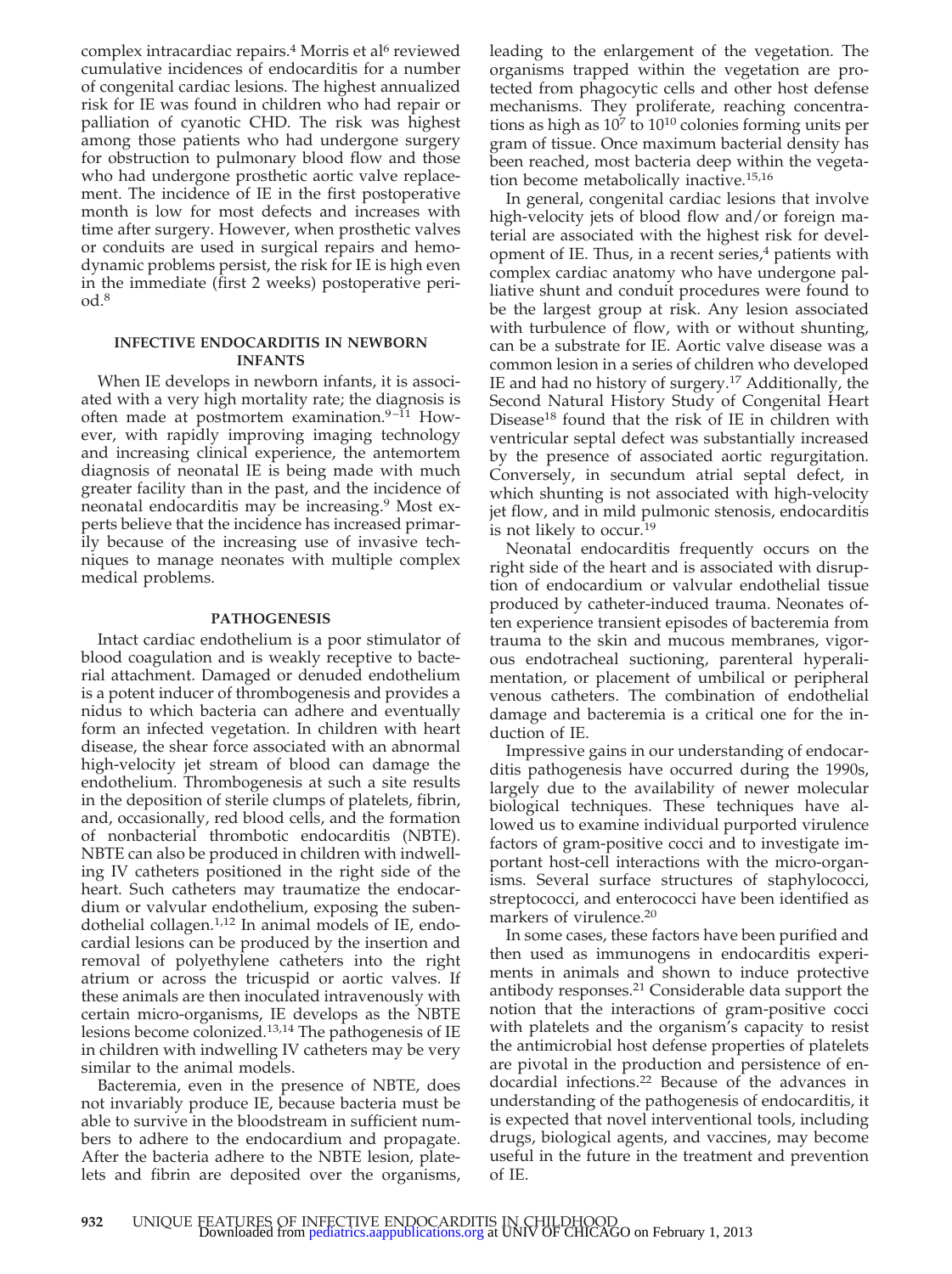#### Major criteria

- (1) Positive blood culture for IE
	- A. Typical micro-organism consistent with IE from 2 separate blood cultures as noted below:
		- (i) Viridans streptococci,\* *Streptococcus bovis*, or HACEK group *or*
		- (ii) Community-acquired *Staphylococcus aureus* or enterococci, in the absence of a primary focus *or*
	- B. Micro-organisms consistent with IE from persistently positive blood cultures defined as
		- (i)  $\geq$  2 Positive cultures of blood samples drawn  $>$  12 h apart *or*
		- (ii) All of 3 or a majority of  $\geq 4$  separate cultures of blood (with first and last sample drawn  $\geq 1$  h apart)
- (2) Evidence of endocardial involvement
	- A. Positive echocardiogram for IE defined as
		- (i) Oscillating intracardiac mass on valve or supporting structures, in the path of regurgitant jets, or on implanted material in the absence of an alternative anatomic explanation, *or*
		- (ii) Abscess, *or*
		- (iii) New partial dehiscence of prosthetic valve *or*
	- B. New valvular regurgitation (worsening or changing of preexisting murmur not sufficient)

Minor criteria

- (1) Predisposition: predisposing heart condition or IV drug use
- (2) Fever: temperature  $\geq 38.0^{\circ}$ C
- (3) Vascular phenomena: major arterial emboli, septic pulmonary infarcts, mycotic aneurysm, intracranial hemorrhage, conjunctival hemorrhages, and Janeway lesions
- (4) Immunologic phenomena: glomerulonephritis, Osler nodes, Roth's spots, and rheumatoid factor
- (5) Microbiological evidence: positive blood culture but does not meet a major criterion as noted above or serological evidence of active infection with organism consistent with IE
- (6) Echocardiographic findings: consistent with IE but do not meet a major criterion as noted above

HACEK indicates *Haemophilus* species, *Actinobacillus (Haemophilis) actinomycetemcomitans, Cardiobacterium hominis, Eikenella* species, and *Kingella kingae*; IE, infective endocarditis; IV, intravenous.

\* Includes nutritionally variant strains (*Abiotrophia* species).

Excludes single positive cultures for coagulase-negative staphylococci and organisms that do not cause endocarditis. From Durack et al.23

#### **DIAGNOSIS**

## **Duke Criteria**

Recently proposed criteria (the Duke Criteria) to assist in the diagnosis of IE have been shown to be superior to previous criteria in adult populations<sup>23</sup> and are outlined in Tables 1 and 2. A small study from South America<sup>24</sup> and a larger US study<sup>7</sup> have recently verified that the Duke criteria are superior to previous criteria for the diagnosis of IE in children as well. The Duke criteria are weighted to favor *S. aureus* bacteremia as a major criterion of IE only if the infection is community-acquired in the absence of a primary focus. The Duke group has now recommended, on the basis of recent studies that used TEE to assess the presence of early endocarditis, that *S. aureus* bacteremia be a major criterion, regardless of whether the infection is nosocomially or communityacquired or whether a primary source of infection is present or absent.25

## **CLINICAL FINDINGS IN CHILDREN**

The presentation generally is indolent, with prolonged low-grade fever and a variety of somatic complaints, including fatigue, weakness, arthralgias, myalgias, weight loss, rigors, and diaphoresis. Although these are nonspecific findings, the presence of this cluster of symptom requires careful evaluation for IE in certain settings, such as in the patient with underlying heart disease.

As in adults, the clinical findings of IE in children relate to 4 underlying phenomena: bacteremia (or fungemia), valvulitis, immunologic responses, and emboli. Valvulitis may result in changing cardiac auscultatory findings or the development of congestive heart failure. Extracardiac manifestations of IE (eg, petechiae, hemorrhages, Roth's spots, Janeway lesions, Osler nodes, or splenomegaly) are considerably less common in children than in adults. Renal abnormalities (eg, glomerulonephritis, infarct) can result from an embolic or immune complex–mediated process. Emboli to the abdominal viscera, the brain, or the heart may produce symptoms associated with ischemia, hemorrhage, or both. Uncommonly, central nervous system mycotic aneurysms can occur; their rupture can be catastrophic.

On occasion, the presentation may be fulminant, with rapidly changing symptoms and high, spiking fevers. These children are acutely ill, and some require urgent intervention.

The cardiac examination in the child with IE is highly variable and depends on the type of heart disease present and the particular site of infection.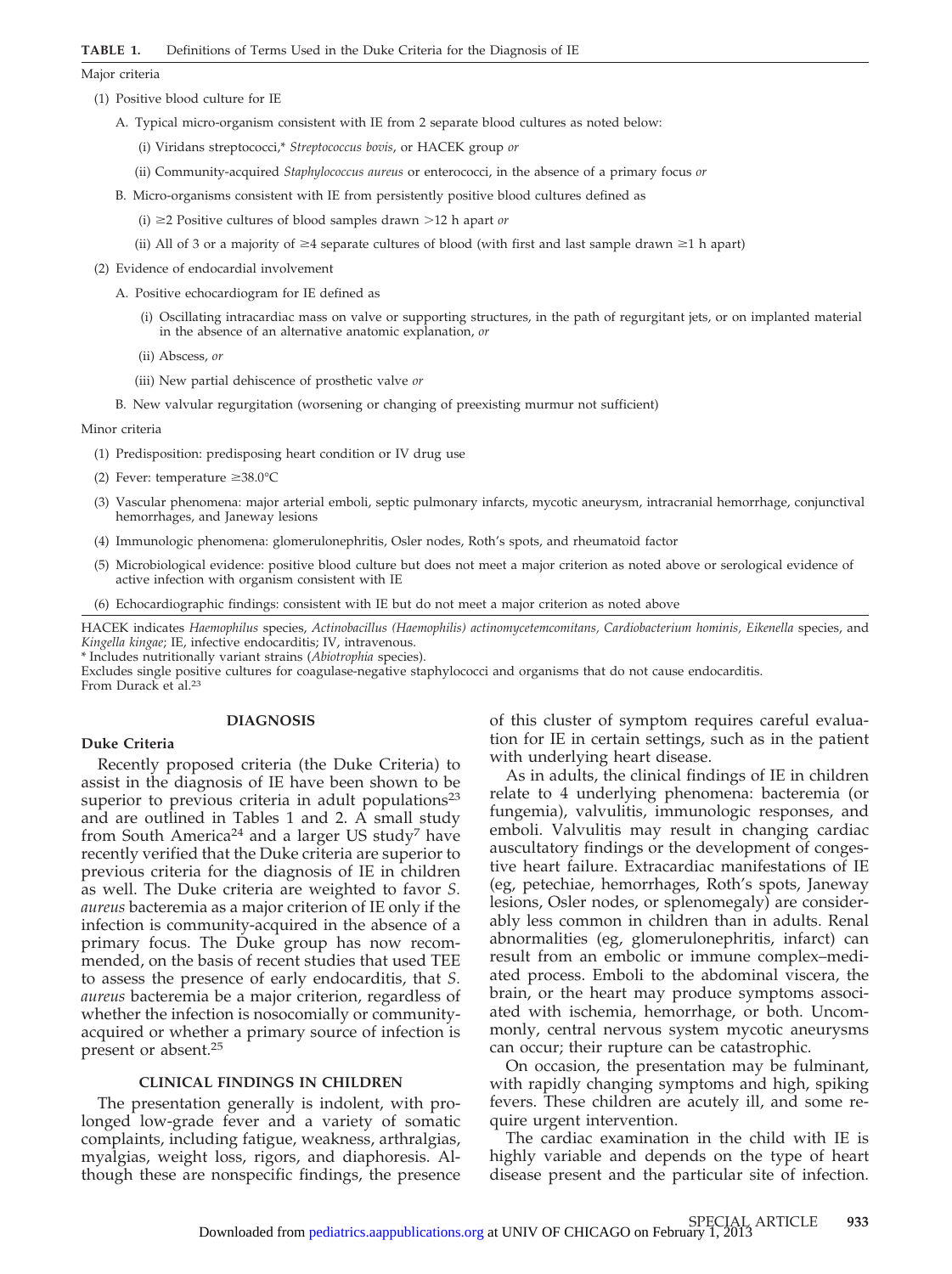Definite IE

- Pathological criteria
	- —Micro-organisms: demonstrated by culture or histology in a vegetation, a vegetation that has embolized, or an intracardiac abscess, *or*
	- —Pathological lesions: vegetation or intracardiac abscess present, confirmed by histology showing active endocarditis
- Clinical criteria as defined in Table 1
	- 2 major criteria, *or*
	- 1 major criterion and 3 minor criteria, *or*
	- 5 minor criteria

#### Possible IE

Findings consistent with IE that fall short of "definite" but not "rejected"

Rejected

- Firm alternative diagnosis for manifestations of endocarditis, *or*
- Resolution of manifestations of endocarditis with antibiotic therapy for ≤4 d *or*
- No pathological evidence of IE at surgery or autopsy, after antibiotic therapy for  $\leq 4$  d

IE indicates infective endocarditis. From Durack et al.<sup>23</sup>

Valvular lesions that produce leaflet destruction result in regurgitant murmurs. In children with cyanotic CHD who have undergone systemic-pulmonary artery shunt procedures, however, the murmur may not change. Rather, declining systemic oxygen saturation may reflect graft infection with obstruction of flow. Patients with right-sided, catheter-related, intravascular infection may have few or no specific cardiovascular signs or may present with primarily pulmonary symptoms or signs related to septic pulmonary embolization.

#### **Clinical Findings in Newborn Infants**

The clinical manifestations of IE in a neonate are variable and nonspecific and may be indistinguishable from septicemia or congestive heart failure from other causes.9–11 Septic embolic phenomena are common, resulting in foci of infection outside the heart (eg, osteomyelitis, meningitis, pneumonia). Neonates with IE often have feeding difficulties, respiratory distress, and tachycardia. They may also have a new

or changing heart murmur and hypotension. Many neonates with IE also have neurologic signs and symptoms (seizures, hemiparesis, apnea). Although arthritis and arthralgia are common findings in older children with IE, arthritis is described infrequently in neonates. Osler nodes, Roth's spots, Janeway lesions, and splinter hemorrhages have not been described in neonates.

#### **LABORATORY ASSESSMENT**

## **Microbiology**

#### *Blood Cultures*

Blood cultures are indicated for all patients with fever of unexplained origin and a pathologic heart murmur, a history of heart disease, or previous endocarditis. Since bacteremia in patients with IE is usually continuous, it is not necessary to obtain the cultures at any particular phase of the fever cycle. It is important to obtain adequate volumes of blood from children, but it is ordinarily not possible to obtain the large volumes recommended for adults with suspected endocarditis. Lesser amounts, eg, 1 to 3 mL in infants and young children and 5 to 7 mL in older children, are optimal, depending on the blood culture detection system. Because it is rare for IE to be due to anaerobic bacteria, the emphasis is usually on inoculating blood into bottles designed for aerobic incubation. Usually 3 blood cultures are obtained by separate venipunctures on the first day, and if there is no growth by the second day of incubation, 2 more may be obtained (Table 1). There is usually no value in obtaining  $>5$  blood cultures over 2 days unless the patient received prior antibiotic therapy. In patients who are not acutely ill and whose blood cultures are still negative, antibiotics may be withheld for 48 hours or longer while additional blood cultures are obtained. Because therapy should not be delayed in patients with acute IE, 3 separate venipunctures for blood cultures can be performed over a short period (Table 1) and empiric antibiotic therapy started. Test request forms for the blood cultures should indicate that IE is suspected to ensure that the laboratory will incubate the cultures for at least 2 weeks. If fastidious or unusual organisms are suspected, the microbiology laboratory should be consulted.

#### *Etiologic Agents Isolated From Blood Cultures*

Most organisms that cause IE in children are grampositive cocci (Table 3), including viridans group

**TABLE 3.** Principal Etiologic Bacterial Agents

| Organism                         | <b>Series</b>                            |                                       |                                           |
|----------------------------------|------------------------------------------|---------------------------------------|-------------------------------------------|
|                                  | Johnson et al <sup>28</sup><br>$N = 149$ | Martin et al <sup>5</sup><br>$N = 76$ | Stockheim et al <sup>7</sup><br>$N = 111$ |
| Viridans group streptococci      | 43%                                      | 38%                                   | 32%                                       |
| Staphylococcus aureus            | 33%                                      | 32%                                   | 27%                                       |
| Coagulase-negative staphylococci | 2%                                       | $4\%$                                 | 12%                                       |
| Streptococcus pneumoniae         | 3%                                       | 4%                                    | $7\%$                                     |
| <b>HACEK</b>                     | n/a                                      | $5\%$                                 | 4%                                        |
| Enterococcus species             | n/a                                      | $7\%$                                 | $4\%$                                     |
| Culture-negative                 | 6%                                       | $7\%$                                 | 5%                                        |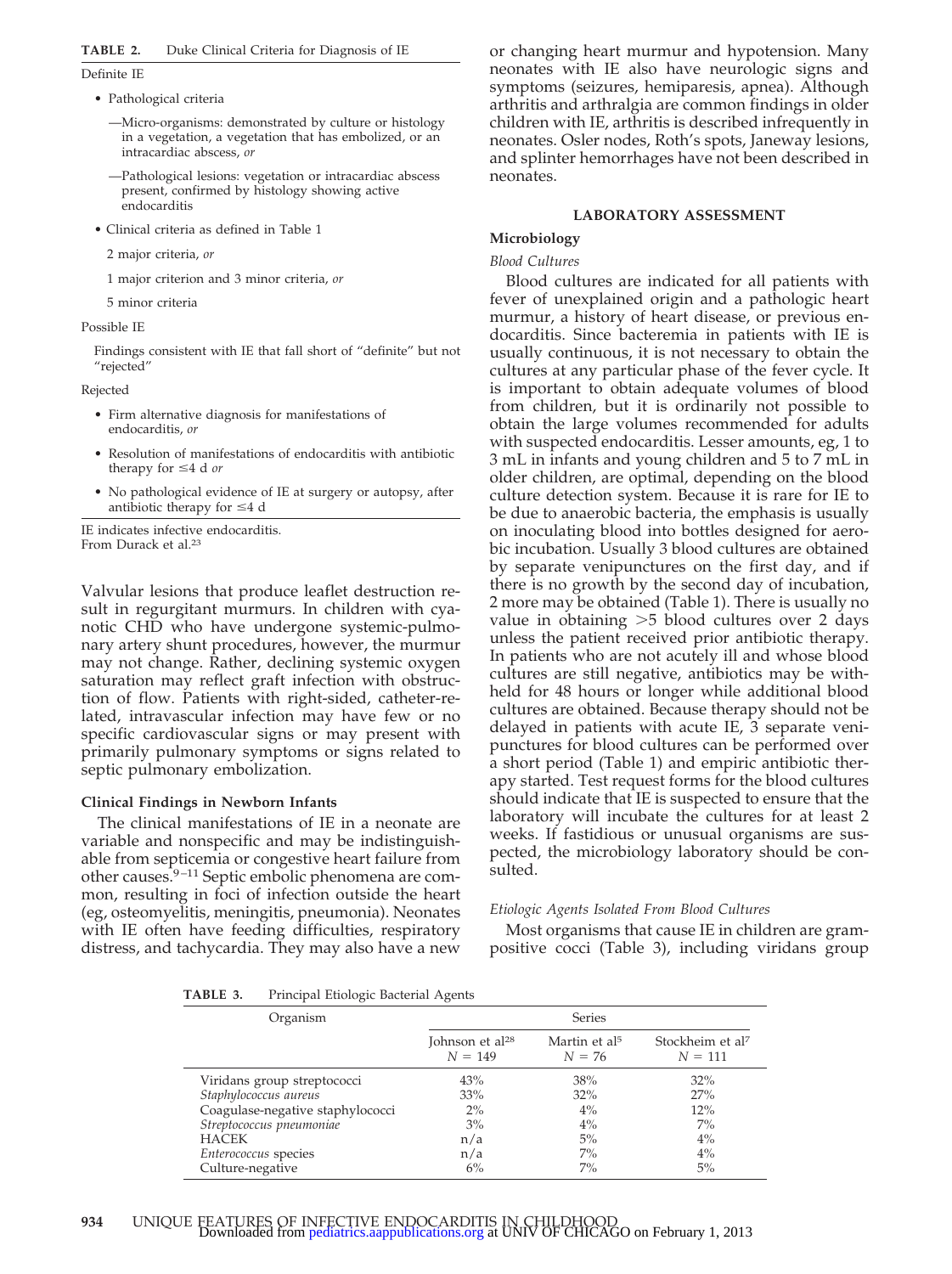(α-hemolytic) streptococci (eg, *Streptococcus sanguis*, *S. mitis* group, *S. mutans*, etc.), staphylococci, and enterococci. Enterococcal endocarditis occurs much less frequently in children than in adults.

Less commonly, other organisms such as the HACEK group (*Haemophilus parainfluenzae, H. aphrophilus, H. paraphrophilus, Actinobacillus [Haemophilus] actinomycetemcomitans, Cardiobacterium hominis, Eikenella* species*,* and *Kingella kingae*) are implicated. *A. actinomycetemcomitans* is an oral micro-organism that has been implicated in the etiology of localized juvenile periodontitis and occasionally may cause IE.26,27

Beyond the first year of life, the viridans group streptococci are the most commonly isolated organisms from patients with IE. *S. aureus* is the second most common cause of IE in children, but the most common cause of acute bacterial endocarditis. IE may be caused by viridans group streptococci that are dependent on L-cysteine or pyridoxal for growth, so-called "nutritionally variant streptococci" (*Abiotrophia* species). The laboratory must subculture positive blood culture bottles on special media to isolate these organisms. Viridans group streptococci, *Abiotrophia* species, or enterococci are associated with native valve endocarditis and endocarditis occurring 60 days after cardiac surgery. IE produced by these organisms is usually subacute in presentation.

IE associated with indwelling vascular catheters, prosthetic material, and prosthetic valves is frequently caused by *S. aureus* or coagulase-negative staphylococci. These infections are commonly implanted at the time of surgery and seen  $\leq 60$  days after cardiac surgery, but coagulase- negative staphylococci may be present as late as 1 year after surgery. Among newborn infants, *S. aureus,* coagulasenegative staphylococci, and *Candida* species are the most common causes of IE.7,9 Less commonly, bacteria including the group B *Streptococcus* and *S. pneumoniae*, may also cause IE in this population. Although catheter-related bacteremias due to gramnegative bacilli occur in pediatric patients in intensive care units, IE is rarely caused by these organisms. The rarity of IE due to gram-negative bacilli is likely due to poor adhesion of gram-negative bacilli to cardiac valves. Pediatric patients who inject drugs intravenously are at risk for IE, especially that due to *S. aureus.*

Fungal endocarditis is usually caused by *Candida* species, although *Aspergillus* species has been reported to cause endocarditis. In the past 21⁄2 decades, with the introduction of central venous catheters in infants and children and the associated use of high glucose concentrations and hyperalimentation, *Candida* infections of the mural or valvular endocardium in infants have been widely recognized. Fungal endocarditis is also often associated with very large friable vegetations; emboli from these vegetations frequently produce serious complications.

## *Culture-Negative Endocarditis*

A diagnosis of culture-negative endocarditis is made when a patient has clinical and/or echocardiographic evidence of IE but persistently negative blood cultures. The most common cause of culturenegative IE is current or recent antibiotic therapy or infection due to a fastidious organism that grows poorly in vitro. At times, the diagnosis can be made only by removal of vegetations during surgery or at necropsy or by growth of organisms from an excised thrombus or embolus. In most centers in the US, the prevalence of culture-negative endocarditis may be approximately 5% to 7%, imposing a need to be thorough and precise in accepting a diagnosis of culture-negative endocarditis.5,7,28 In patients with filamentous fungal IE, routine blood cultures are usually negative. Other relatively rare causes of IE with negative routine blood cultures include *Coxiella burnetii* (Q fever), *Brucella, Legionella, Bartonella (Rochalimaea),* and *Chlamydia*. <sup>29</sup> It is important to consult with the microbiology laboratory in all cases of culture-negative endocarditis to optimize the chance of identification of the causative micro-organism.

## *Other Microbiologic Tests*

Testing for antibiotic susceptibility with determination of the minimum inhibitory concentration (MIC) of the antibiotic for the organism is critical in choosing the correct therapy for IE. Although not routinely recommended, the minimum bactericidal concentration of the antibiotic chosen for treatment may be helpful in selected circumstances, with infectious disease consultation.

## *Miscellaneous Laboratory Tests*

A variety of other nonspecific laboratory findings may support the diagnosis of IE in children. The anemia of IE may be hemolytic or may represent the anemia of chronic disease. It should be noted that chronic low-grade hemolysis may also be due to a prosthetic valve in the absence of IE. Leukocytosis is not a consistent feature of IE, but immature forms may be present on peripheral blood smears. Hypergammaglobulinemia and elevated acute-phase reactants (eg, ESR and CRP) are present in a large proportion of patients. Hematuria may occur and may be accompanied by red blood cell casts, proteinuria, and renal insufficiency in patients who develop immune complex glomerulonephritis.

## **Echocardiography**

Two-dimensional echocardiography has become the main modality for detecting endocardial infection. In fact, certain echocardiographic findings are included as major criteria<sup>23</sup> in the recent Duke criteria (Tables 1 and 2). Echocardiography can determine the site of infection and extent of valvular damage, and cardiac function can also be serially monitored. Baseline evaluation of ventricular performance and cardiac chamber dimension is important for comparison later in the course of the infection. Associated problems, such as pericardial effusion or myocardial abscess formation, can also be diagnosed. Color Doppler is a sensitive modality for detection of valvular insufficiency. The severity of valvular flow disturbances can be roughly estimated and may influence surgical and medical treatment decisions.

Typical echo-Doppler findings include vegetations, abscesses, new valvular insufficiency, and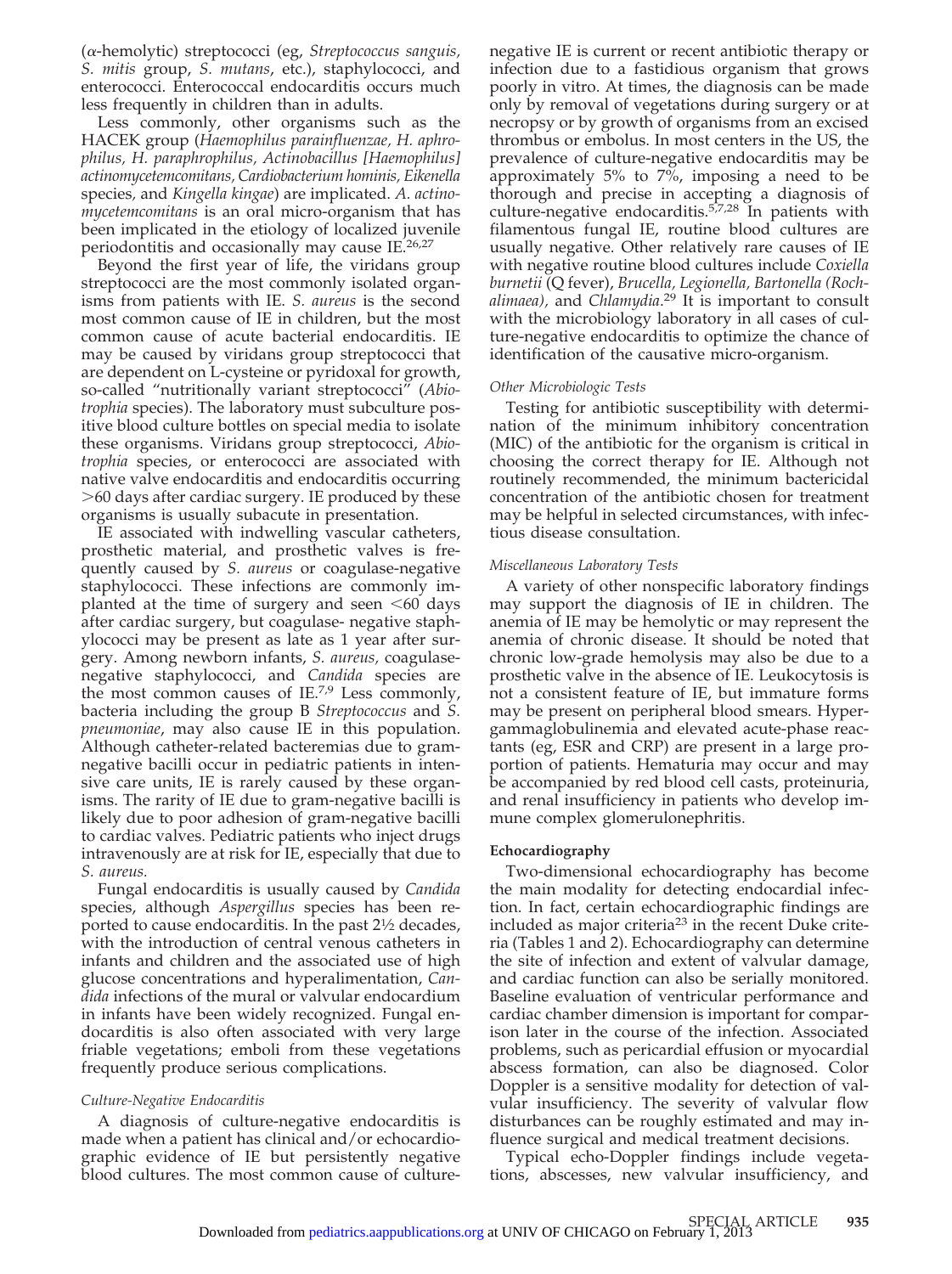other acute changes in intracardiac flow patterns. The hallmark echocardiographic finding—the vegetation—may not always be visible with transthoracic echocardiography (TTE), although it has long been recognized that echocardiography may visualize even small vegetations.<sup>30</sup> Conversely, some patients will remain "culture negative" but still manifest a vegetation on echocardiography. With a reported sensitivity of 81%,<sup>31</sup> TTE is more sensitive in the pediatric population than in the adult population for detection of vegetation. Of note, TTE is more likely to identify vegetations in children with normal anatomy or isolated valvular pathology than in those with complex cyanotic CHD, due to interference in the latter group by artificial grafts, conduits, and valves.4,32 Although standard TTE is sufficient in most clinical circumstances, especially in younger infants or children, it may not be adequate when imaging is inhibited by poor ultrasound penetration. This can occur in the obese or very muscular adolescent, in post–cardiac surgery patients, or in the presence of compromised respiratory function or pulmonary hyperinflation. In these circumstances, transesophageal echocardiography (TEE) may be an important adjunct to TTE.

Data in adults have indicated superiority of TEE over TTE in identifying vegetations on both native and prosthetic valves.<sup>33,34</sup> Similar studies in children have not been published. TEE is useful for detecting complications of left ventricular outflow tract endocarditis, either valvular or subvalvular, and, in particular, development of aortic root abscess and involvement of sinus of Valsalva.<sup>35,36</sup> Because these lesions can be associated with dire consequences, TEE should be considered for all patients with aortic valvular endocarditis and changing aortic root dimensions as seen on a standard TTE study. TEE adds greatly to the diagnosis of paravalvular leakage and valve dehiscence due to prosthetic valve infection.

The prognostic significance of echocardiographic identification of vegetations is controversial. Certain echocardiographic features appear to be associated with complications (Table 4). These include large vegetation size  $(>1$  cm), size that increases during therapy, and marked changes in Doppler evidence of worsening valvular or ventricular function.37

The limitations of echocardiography, including TEE, should be emphasized. The absence of vegetations on echocardiography does not in itself rule out IE. Conversely, an echogenic mass can represent a sterile thrombus, sterile prosthetic material, or normal anatomic variation rather than an infected vegetation.38

#### **ANTIMICROBIAL TREATMENT**

In general, the principles of treatment of pediatric endocarditis are similar to those for treatment of adult endocarditis.<sup>39</sup> In patients who are not acutely ill and whose blood cultures are still negative, antibiotics may be withheld for 48 hours or longer while additional blood cultures are obtained. A prolonged course of therapy (at least 2 weeks and often 4–8 weeks) is necessary for several reasons. Organisms are embedded within the fibrin-platelet matrix and **TABLE 4.** Echocardiographic Features Suggesting Potential Need for Surgical Intervention‡

Vegetation

- Persistent vegetation after systemic embolization:
- —Anterior mitral leaflet vegetation, particularly with size  $>10$  mm $\pm$
- $=\geq 1$  Embolic event during first 2 weeks of antimicrobial therapy§
- —2 Embolic events during or after antimicrobial therapy§
- Increase in vegetation size after 4 weeks of antimicrobial therapy\*†
- Valvular dysfunction
	- Acute aortic or mitral insufficiency with signs of ventricular failure†
	- Heart failure unresponsive to medical therapy†
	- Valve perforation or rupture†

Perivalvular extension

- Valvular dehiscence, rupture, or fistula†
- New heart block†
- Large abscess or extension of abscess despite appropriate antimicrobial therapy†

\* Surgery may be required because of risk of embolization.

† Surgery may be required because of heart failure or failure of medical therapy.

‡ See text for more complete discussion of indications for surgery based on vegetation characterizations.

§ Surgery may be required because of risk of recurrent embolization.

From Bayer et al.<sup>29</sup>

exist in very high concentrations with relatively low rates of bacterial metabolism and cell division, which results in decreased susceptibility to  $\beta$ -lactam and other cell wall–active antibiotics.15,16

Bactericidal, rather than bacteriostatic, antibiotics should be chosen whenever possible to decrease the possibility of treatment failures or relapses. In infants and children, IV antibiotics are preferred over intramuscular agents because of the patients' small muscle mass. Outpatient (home) treatment of endocarditis can be considered in selected patients after initial treatment in the hospital and confirmation that these patients are hemodynamically stable and afebrile, have negative blood cultures, and are not at high risk for complications. Additionally, patient and parent adherence to the medical plan is important. Frequent home monitoring by a home health nurse who assesses progress, adherence to drug therapy, absence of complications (see below), and evidence of drug toxicity is essential. The patient should also have prompt access to medical and surgical care and cardiac follow-up.

Bacteremia generally resolves within several days after appropriate therapy has begun; *S. aureus* bacteremia may persist for 3 to 5 days with  $\beta$ -lactam antistaphylococcal therapy and for 5 to 10 days with vancomycin therapy. Blood cultures should be repeated to assess the adequacy of treatment and to document the cessation of bacteremia. Additional blood cultures should be performed once or twice in the 8 weeks after completion of antibiotic treatment to ensure cure.<sup>40</sup>

Recommendations for antibiotic treatment of gram-positive IE in the adult population have been made by the American Heart Association.39 Tables 5, 6, and 7 are modeled after these guidelines, with dosages adjusted for children.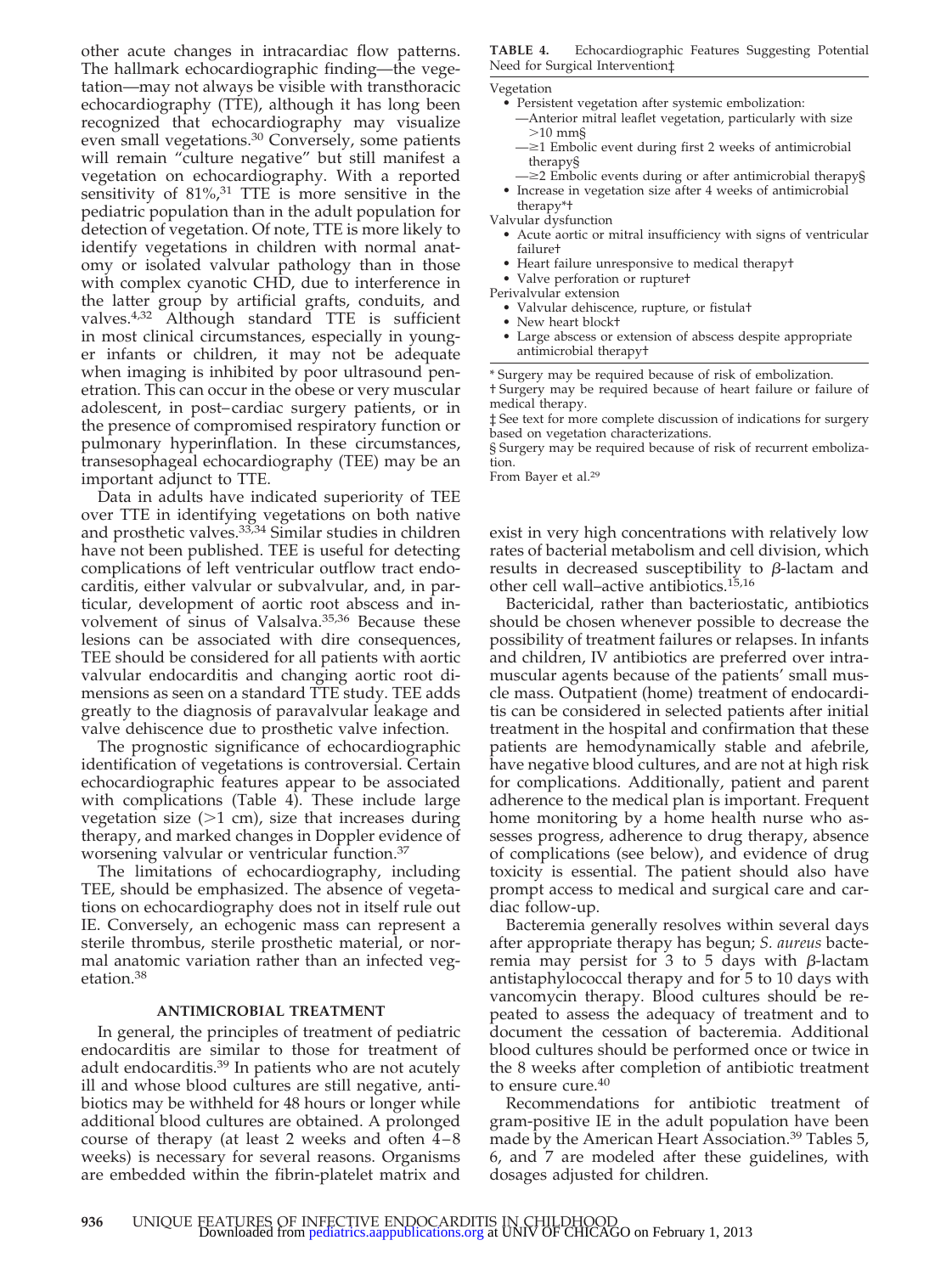## **STREPTOCOCCAL IE ON NATIVE CARDIAC VALVES (NO PROSTHETIC MATERIAL) OR PROSTHETIC MATERIAL**

#### *Native Cardiac Valves*

Penicillin-susceptible streptococci are those with an MIC of  $\leq 0.1$   $\mu$ g of penicillin per mL. In patients with IE caused by penicillin-susceptible streptococci, and who are able to tolerate a  $\beta$ -lactam, 2 therapeutic regimens are associated with high cure rates (Table 5).

A 4-week regimen of IV aqueous crystalline penicillin G (or ampicillin if penicillin G is unavailable) achieves a high cure rate. $41$  This approach is preferred for children with impairment of renal function or the eighth cranial nerve. In adult patients, 4 weeks of therapy with ceftriaxone given once daily is also recommended.29 In adults, ceftriaxone therapy has a bacteriologic cure rate of  $98\%$ ,  $42$  but there are no published data on the use of ceftriaxone in the treatment of IE in children. Although experience in children is limited, ceftriaxone may prove to be equally useful in pediatric IE.

A 2-week course of therapy with penicillin, ampicillin, or ceftriaxone combined with gentamicin has become increasingly popular and results in bacteriologic cure rates of up to 98% in adults.43 This regimen is recommended for uncomplicated cases of native valve IE but not for patients who have had clinical symptoms of endocarditis for  $>3$  months or those who have an extracardiac focus of infection, an intracardiac abscess, or a mycotic aneurysm. It is also inappropriate for children at risk for adverse events caused by gentamicin therapy. In 1 study in adults,  $44$ single daily doses of gentamicin (3 mg/kg per day) combined with ceftriaxone  $(2 \text{ g}/d)$  for adults) for 2 weeks were as effective as 4 weeks of ceftriaxone alone. Although once-daily dosing of gentamicin has become an accepted practice for adult patients with infections other than endocarditis, there are few published studies about the use of this regimen for the treatment of streptococcal endocarditis in adults. Several studies have demonstrated the safety and efficacy of once-daily dosing of gentamicin in children with infections other than endocarditis. There is less clinical experience with this regimen in children than in adults. Additionally, there are no published studies about the use of single daily dosing of gentamicin for the treatment of infective endocarditis in children.

Occasionally, the infection may be due to streptococci that are relatively resistant to penicillin (MIC between  $>0.1 \mu g/mL$  and 0.5  $\mu g/mL$ ). In this situation, the recommended treatment is 4 weeks of penicillin, ampicillin, or ceftriaxone combined with gentamicin for the first 2 weeks. Patients with IE caused by nutritionally variant viridans streptococci (*Abiotrophia* species) or streptococci with an MIC of  $>0.5$  $\mu$ g of penicillin per milliliter should be treated with the antibiotics listed for enterococci. For children who are unable to tolerate  $\beta$ -lactam antibiotics, vancomycin should be used in combination with gentamicin (Table 6). Caution should be exercised because of the possibility of nephrotoxicity with this combination.

*Streptococcus pneumoniae* accounts for 3% to 5% of cases in children (Table 3). There has been a worldwide explosion of multi-drug resistance among clinical isolates of pneumococci during the 1990s. Because of this and the infrequency of the syndrome of pneumococcal IE, no optimal therapy has been es-

**TABLE 5.** Regimens for Therapy of Native Valve IE Caused By Viridans Group Streptococci, *Streptococus bovis*, or Enterococci\*

| Organism                              | Antimicrobial Agent          | Dosage<br>(per kg per 24 h) | Frequency of<br>Administration | Duration<br>(Weeks) |
|---------------------------------------|------------------------------|-----------------------------|--------------------------------|---------------------|
| Penicillin susceptible streptococci   | Penicillin G <sup>+</sup> or | 200 000 U IV                | q 4–6 h                        |                     |
| (MIC $\leq 0.1 \mu g/mL$ ) $\ddagger$ | ceftriaxone                  | $100 \text{ mg}$ IV         | q 24 h                         |                     |
|                                       | penicillin Gt or             | 200 000 U IV                | q 4–6 $h$                      |                     |
|                                       | ceftriaxone plus             | $100 \text{ mg}$ IV         | q 24 h                         |                     |
|                                       | gentamicin                   | 3 mg IM or IV               | q 8 h                          |                     |
| Streptococci relatively resistant to  | Penicillin Gt or             | 300 000 IV                  | q 4–6 h                        |                     |
| penicillin (MIC $>0.1-0.5 \mu g/mL$ ) | ceftriaxone plus             | $100 \text{ mg}$ IV         | q 24 h                         | 4                   |
|                                       | gentamicin                   | 3 mg IM or IV               | q $8$ h§                       | $\overline{2}$      |
| Enterococci,# nutritionally variant   | Penicillin G <sup>+</sup>    | 300 000 U IV                | q 4–6 h                        | $4 - 6$             |
| viridans streptococci or high-        | plus gentamicin              | 3 mg IM or IV               | q $8 \text{ h}$                | $4 - 6$             |
| level penicillin resistant            |                              |                             |                                |                     |
| streptococci (MIC $>0.5 \mu g/mL$ )   |                              |                             |                                |                     |

For treatment of patients with prosthetic cardiac valves or other prosthetic materials see text.

\* Dosages suggested are for patients with normal renal and hepatic function. Maximum dosages per 24 hours: penicillin 18 million units; ampicillin 12 g; ceftriaxone 4 g; gentamicin 240 mg. The 2-week regimens are not recommended for patients with symptoms of infection 3 months in duration, those with extracardiac focus of infection, myocardial abscess, mycotic aneurysm, or infection with nutritionally variant viridans streptococci (*Abiotrophia* sp.).

† Ampicillin 300 mg/kg per 24 hours in 4–6 divided dosages may be used as alternative to penicillin.

‡ MIC—minimum inhibitory concentration of penicillin.

§ Studies in adults suggest gentamicin dosage may be administered in single daily dose. If gentamicin is administered in three equally divided doses per 24 hours, adjust dosage to achieve peak and trough concentrations in serum of approximately 3.0 and <1.0  $\mu$ g of gentamicin per mL, respectively.

 $\parallel$  Studies in adults suggest that 4 weeks of therapy is sufficient for patients with enterococcal IE with symptoms of infection of  $<$ 3 months duration; 6 weeks of therapy is recommended for patients with symptoms of infection >3 months duration.

 $\parallel$  Adjust gentamicin dosage to achieve peak and trough concentrations in serum of approximately 3.0 and <1.0  $\mu$ g of gentamicin per mL, respectively.

# For enterococci resistant to penicillins, vancomycin or aminoglycosides, treatment should be guided by consultation with specialist in infectious diseases (cephalosporins should not be used to treat enterococcal endocarditis regardless of in vitro susceptibility.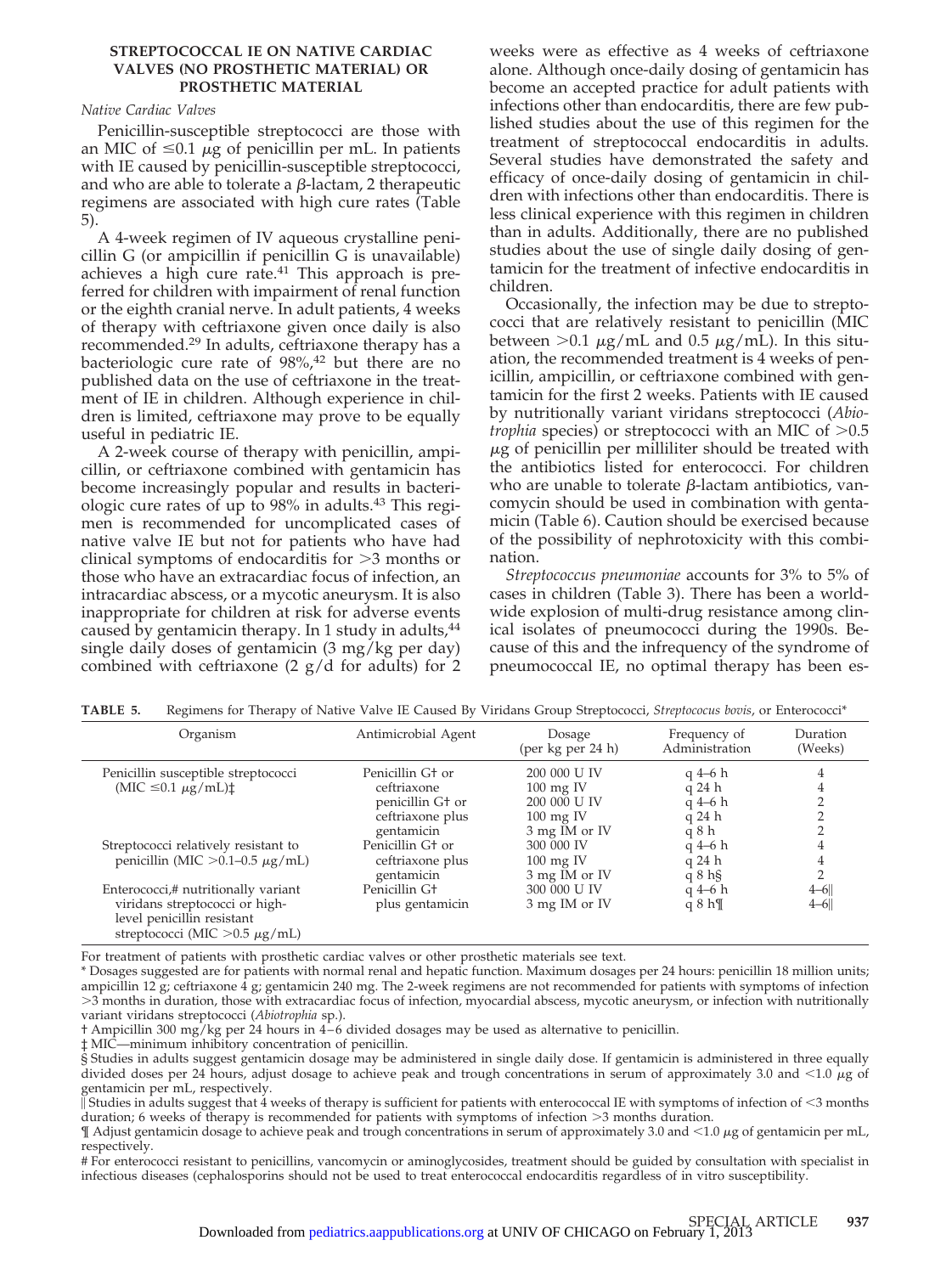**TABLE 6.** Treatment Regimens for Therapy of IE Caused by Viridans Group Streptococci, *Streptococcus bovis*, or Enterococci in Patients Unable to Tolerate a Beta-lactam\*

| Organism                              | Antimicrobial Agent | Dosage<br>(per kg per 24 h) | Frequency of<br>Administration | Duration<br>(Weeks) |
|---------------------------------------|---------------------|-----------------------------|--------------------------------|---------------------|
| Native valve (no prosthetic material) |                     |                             |                                |                     |
| Streptococci                          | Vancomycin          | $40 \text{ mg}$ IV          | q $6-12$ h                     | $4 - 6$             |
| Enterococcit or nutritionally variant | Vancomycin plus     | $40 \text{ mg}$ IV          | q $6-12$ h                     | 6                   |
| viridans streptococci                 | gentamicin          | 3 mg IM or IV               | q $8 \text{ h}$                | 6                   |
| Prosthetic devices                    |                     |                             |                                |                     |
| Streptococci                          | Vancomycin plus     | $40 \text{ mg}$ IV          | q $6-12$ h                     | 6                   |
|                                       | gentamicin          | 3 mg IM or IV               | q $8 \text{ h}$                | C                   |
| Enterococcit or nutritionally variant | Vancomycin plus     | $40 \text{ mg}$ IV          | q $6-12$ h                     | h                   |
| viridans streptococci                 | gentamicin          | 3 mg IM or IV               | q $8 \text{ h}$                | $\mathbf{6}$        |

\* Dosages suggested are for patients with normal renal function. Maximum daily dose per 24 hours of gentamicin is 240 mg.

† For enterococci resistant to vancomycin or aminoglycosides, treatment should be guided by consultation with specialist in infectious diseases.

 $\ddagger$  Dosage of gentamicin should be adjusted to achieve peak and trough concentration in serum of approximately 3.0 and <1.0  $\mu$ g of gentamicin per mL, respectively.

tablished for this illness.45–47 Penicillin with or without an aminoglycoside has been used for IE due to penicillin-susceptible strains. Consultation with an infectious disease specialist should be considered for IE due to *S. pneumoniae* that is not susceptible to penicillin.

## *Prosthetic Cardiac Valves or Other Prosthetic Material*

Penicillin-susceptible strains should be treated for 6 weeks with penicillin, ampicillin, or ceftriaxone combined with gentamicin for the first 2 weeks of therapy. Infections caused by a strain with MIC  $>0.1$ g/mL of penicillin or by *Abiotrophia* sp. should be treated with a combination of penicillin, ampicillin, or ceftriaxone combined with gentamicin for 6 weeks. For patients unable to tolerate  $\beta$ -lactam therapy, a combination of vancomycin for 6 weeks together with gentamicin for the first 2 weeks of therapy is recommended. In such  $\beta$ -lactam intolerant patients with *Abiotrophia* infections, therapy should be a combination of vancomycin and gentamicin for 6 weeks.

## **Enterococcal IE on Native Cardiac Valves or Prosthetic Material**

Enterococcal endocarditis is relatively uncommon in children. Treatment is difficult because of the relative resistance of enterococci to penicillin and ampicillin and their variable resistance to aminoglycosides and vancomycin.<sup>48,49</sup> The treatment regimen for native valve IE caused by susceptible strains requires a combination therapy of penicillin G or ampicillin (Table 5), together with gentamicin for 4–6 weeks.39,48 The duration of therapy in patients with infections involving prosthetic material is a minimum of 6 weeks. This duration of therapy is based on the prevailing opinion of the authors who recognize that while other publications have listed 4 weeks as a treatment option, the virulence of the organism favors that 6 weeks of therapy is a better treatment option.39 Patients with infections caused by susceptible strains of enterococci who are unable to tolerate  $\beta$ -lactam therapy should receive vancomycin combined with gentamicin for 6 weeks for native valve IE and for a minimum of 6 weeks for infection of prosthetic material.39 In contrast to streptococcal IE (see above), the aminoglycoside should be given for the entire course of therapy, and in patients with normal renal function, the aminoglycoside should be administered in two to three divided doses daily rather than in a single daily dose. Enterococci are resistant to ceftriaxone and other cephalosporins, and these drugs are not an option for treatment of enterococcal endocarditis. The emergence of high-level vancomycin, ampicillin, and aminoglycoside resistance in some enterococcal species has further complicated treatment choices. Infectious disease consultation is recommended for management of patients with enterococcal IE.

## **Staphylococcal Endocarditis on Native Valves or Prosthetic Material**

## *Native Valve IE*

Staphylococci are coagulase-positive (*S. aureus*) or coagulase-negative (*S. epidermidis* and various other species). The vast majority of staphylococci are highly resistant to penicillin G and ampicillin (Table 7) due to production of enzymes called  $\beta$ -lactamases.<sup>50</sup> Staphylococci that are susceptible to  $\beta$ -lactamase–resistant penicillins are termed methicillin susceptible. Therapy for methicillin-susceptible *S. aureus* endocarditis involving a native valve or other native cardiac tissue preferentially includes a semisynthetic,  $\beta$ -lactamase–resistant penicillin (nafcillin or oxacillin) given intravenously for a minimum of 6 weeks. This duration of therapy is based on the prevailing opinion of the authors who recognize while other publications have stated 4 weeks as a treatment plan, the virulence of the organism favors 6 weeks of therapy as a better treatment option. The addition of gentamicin for the first 3 to 5 days is optional and may accelerate the killing of the staphylococci. In patients without a history of type 1 penicillin-allergic reactions, a first-generation cephalosporin, eg, cefazolin, is recommended as an alternative, with or without gentamicin for the first 3 to 5 days.<sup>39</sup> For patients unable to tolerate  $\beta$ -lactam antibiotics, vancomycin for a minimum of 6 weeks is recommended with or without gentamicin for the first 3 to 5 days of therapy.

Some staphylococcal strains may be methicillin-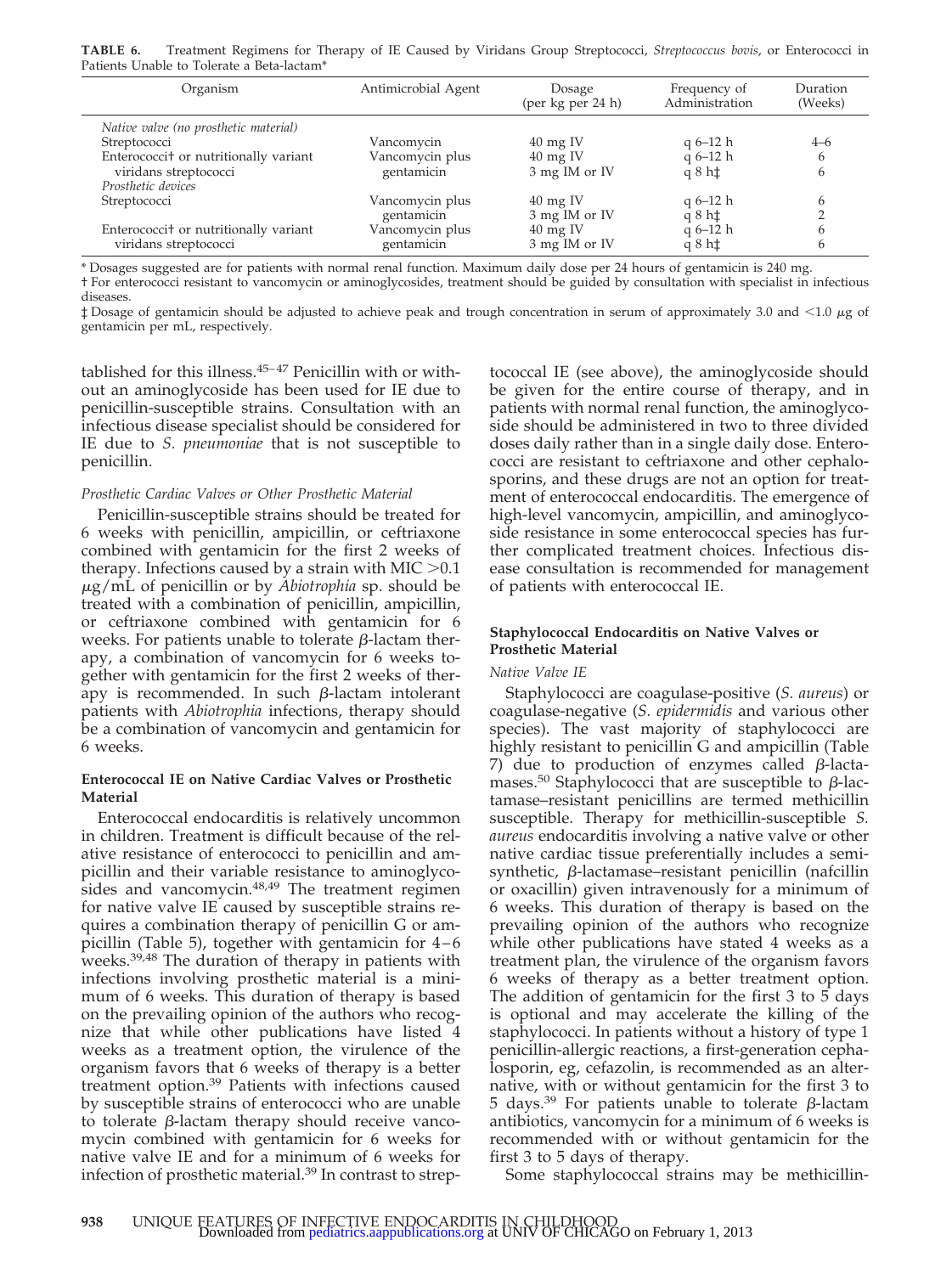**TABLE 7.** Treatment Regimens for Endocarditis Caused by Staphylococci\*

| Organism                                                                    | Antimicrobial Agent          | Dosage<br>(per kg per 24 h)                    | Frequency of<br>Administration | Duration    |
|-----------------------------------------------------------------------------|------------------------------|------------------------------------------------|--------------------------------|-------------|
| Native valve (no prosthetic materials)                                      |                              |                                                |                                |             |
| Methicillin-susceptible                                                     | Nafcillin or oxacillin       | $200 \text{ mg}$ IV                            | q 4–6 h                        | 6 wk        |
|                                                                             | with or without gentamicint  | 3 mg IM or IV‡                                 | q 8 h                          | $3-5d$      |
| $\beta$ -lactam allergic                                                    | Cefazolin§ with or without   | $100$ mg IV                                    | q $6-8$ h                      | 6 wk        |
|                                                                             | gentamicin <sup>+</sup>      | 3 mg IM or IV <sup><math>\pm</math></sup>      | q 8 h                          | $3-5d$      |
|                                                                             | or vancomycin                | $40 \text{ mg}$ IV                             | q $6-12$ h                     | 6 wk        |
| Methicillin-resistant<br>Prosthetic device or other prosthetic<br>materials | Vancomycin                   | $40 \text{ mg}$ IV                             | q $6-12$ h                     | 6 wk        |
| Methicillin-susceptible                                                     | Nafcillin or oxacillin or    | $200$ mg IV                                    | q 4–6 h                        | $\geq 6$ wk |
|                                                                             | cefazolin§                   | $100 \text{ mg}$ IV                            | q $6-8$ h                      | $\geq 6$ wk |
|                                                                             | plus rifampin                | 20 mg p.o.                                     | q 8 h                          | $\geq 6$ wk |
|                                                                             | plus gentamicin‡             | 3 mg IM or IV <sup><math>\ddagger</math></sup> | q 8 h                          | 2 wk        |
| Methicillin-resistant                                                       | Vancomycin                   | $40 \text{ mg}$ IV                             | q $6-12$ h                     | $\geq 6$ wk |
|                                                                             | plus rifampin                | 20 mg p.o.                                     | q 8 h                          | $\geq 6$ wk |
|                                                                             | plus gentamicin <sup>+</sup> | 3 mg IM or IV <sup><math>\ddagger</math></sup> | q 8 h                          | 2 wk        |

\* Dosages suggested are for patients with normal renal and hepatic function. Maximum daily doses per 24 hours: oxacillin or nafcillin 12 g; cefazolin 6 g; gentamicin 240 mg; rifampin 900 mg.

† Gentamicin therapy should be used only with gentamicin-susceptible strains.

 $\ddagger$  Dosage of gentamicin should be adjusted to achieve peak and trough concentrations in serum of approximately 3.0 and <1.0  $\mu$ g of gentamicin per mL, respectively. Dosages suggested by rifampin are based upon results of studies conducted in adults.

§ Cefazolin or other first generation cephalosporin in equivalent dosages may be used in patients who do not have a history of immediate type hypersensitivity (urticaria, angioedema, anaphylaxis) to penicillin or ampicillin.

 Dosages suggested by rifampin are based upon results of studies conducted in adults and should be used only with rifampin-susceptible strains.

resistant, and patients with IE caused by these organisms should not receive nafcillin, oxacillin, or a cephalosporin. Despite antibiotic susceptibility results indicating that methicillin-resistant coagulasenegative staphylococci are susceptible to cephalosporins, cross-resistance exists, and cephalosporins should not be used in these patients. Patients with methicillin-resistant staphylococcal endocarditis should be treated with vancomycin for a minimum of 6 weeks with or without gentamicin for the first 3 to 5 days of therapy.

#### *Prosthetic Material IE*

Staphylococcal endocarditis on a prosthetic cardiac valve or other cardiac prosthetic material is usually due to coagulase-negative staphylococci that are methicillin resistant, especially if the endocarditis develops within 1 year after cardiac surgery.51 See details in Table 7 for treatment of methicillin-resistant and methicillin-susceptible staphylococcal endocarditis. Additional recommendations for the treatment of staphylococcal endocarditis on intracardiac prosthetic material are listed in the American Heart Association guidelines.39

The overall mortality associated with prosthetic valve endocarditis is relatively high but is highest for infections due to *S. aureus*. <sup>52</sup> Moreover, *S. aureus* as a cause of prosthetic valve infection has been shown to be an independent risk factor for death.53,54 Results from 3 recently published investigations<sup>52,54,55</sup> of adult patients suggest that mortality rates due to *S. aureus* prosthetic valve endocarditis can be decreased with a combined medical-surgical approach to treatment as compared with medical therapy alone. None of the 3 studies, however, was conducted as a prospective, randomized comparative treatment trial. Nevertheless, on the basis of these studies, many authorities have concluded that replacement should

be performed in most, if not all, patients with prosthetic valve infection due to *S. aureus*. Patients with *S. aureus* prosthetic valve endocarditis should be cared for in a medical facility with cardiothoracic surgery capabilities and infectious diseases consultation.<sup>56</sup>

#### **Gram-Negative IE**

The gram-negative bacteria that most often cause IE in children are the HACEK group of fastidious coccobacilli. The recommended therapy for IE caused by the HACEK group is a 4-week course of ceftriaxone or another third-generation cephalosporin alone, or ampicillin plus gentamicin.39

Other gram-negative bacteria such as *Escherichia coli, Pseudomonas aeruginosa,* or *Serratia marcescens* are rare causes of IE. Treatment must be individualized, guided by identification of the organism and antimicrobial susceptibility testing. Most infectious disease specialists use an extended-spectrum penicillin (eg, piperacillin) or a cephalosporin (eg, ceftazidime) together with an aminoglycoside.<sup>57</sup> A minimum of 6 weeks of therapy is recommended.

## **Fungal Endocarditis**

With the exception of neonates with mural endocarditis and, occasionally, older children, medical therapy of fungal IE is usually unsuccessful. For most patients with fungal IE, surgery in conjunction with antifungal agents is required. Consultation with infectious disease, cardiology, and cardiac surgery services is recommended for these patients.

Amphotericin B remains the first-line antifungal agent for medical therapy, although it does not penetrate vegetations well. Although the imidazoles (eg, fluconazole) have no proven efficacy in human fungal IE, long-term suppressive therapy with these agents may be effective in patients (who are not able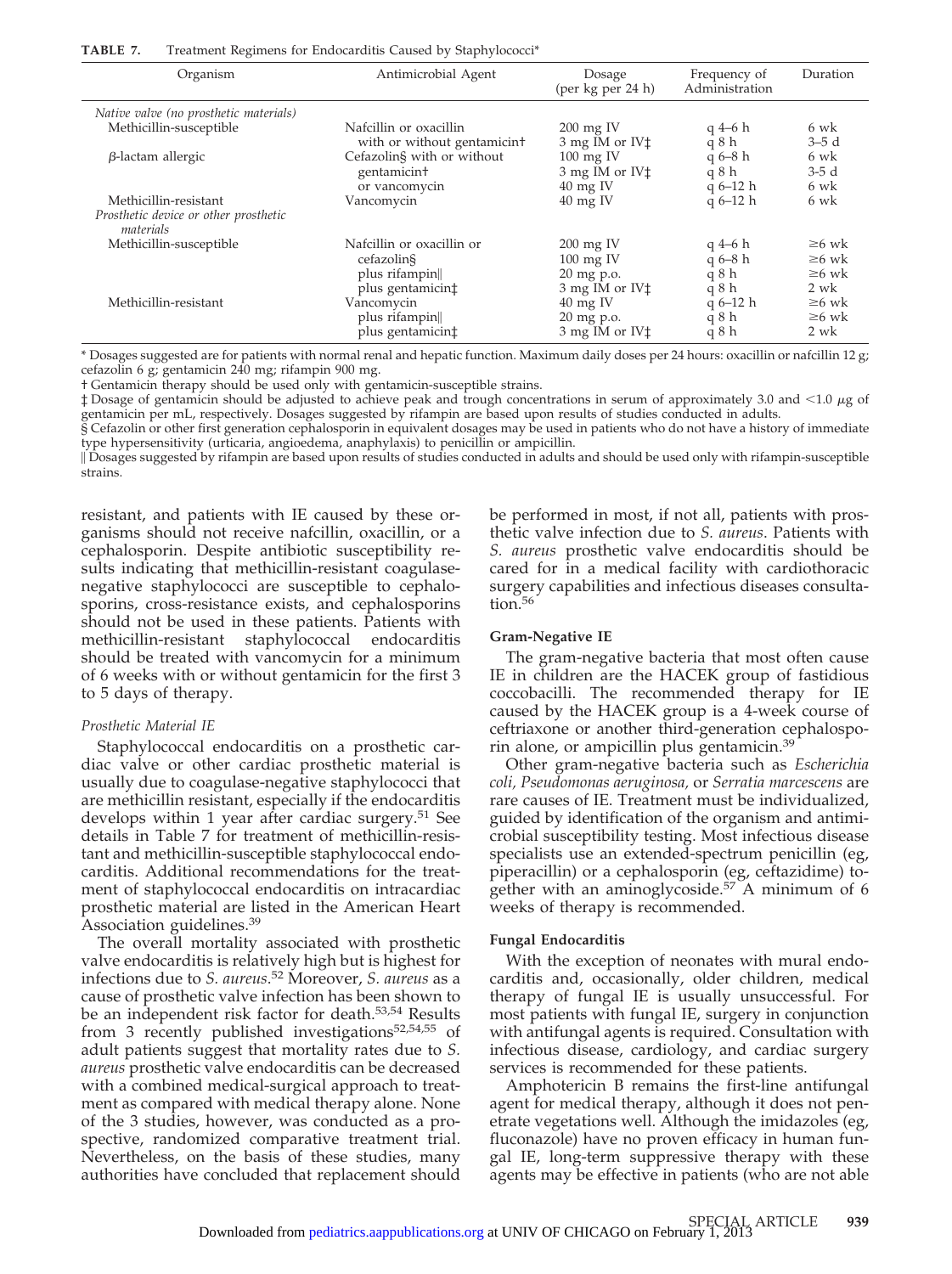to undergo curative surgery) with infections caused by susceptible organisms.

Some experts recommend the addition of 5-fluorocytosine (5-FC) to amphotericin B at a dosage of 100 to 150 mg/kg per day, divided every 6 hours, and given by mouth for *Candida* endocarditis caused by strains susceptible to 5-FC. The rationale is that the 2 drugs may act synergistically and potentiate fungal killing. The use of liposomal forms of amphotericin B may be considered in patients with moderate to severe renal impairment or those with unacceptable infusion-related toxicities.

#### **Prosthetic Valve and Other Prosthetic Material Endocarditis**

Treatment for prosthetic valves infected with streptococci, staphylococci, or enterococci is discussed above.

Prosthetic valve endocarditis caused by diphtheroids is best treated with penicillin and gentamicin, or with vancomycin together with gentamicin for penicillin-resistant organisms or in penicillin-allergic patients.51 Duration of therapy should be 6 weeks.

Therapy of prosthetic valve endocarditis caused by gram-negative bacilli must be based on the results of in vitro susceptibility testing. Commonly, treatment includes a third-generation cephalosporin or a broad-spectrum penicillin with gentamicin for at least 6 to 8 weeks.

Often patients with staphylococcal or early-onset (within 60 days of surgery) prosthetic valve endocarditis should undergo replacement of the infected prosthetic material. The timing of surgical replacement of an infected prosthesis must be individualized. Experience with prosthetic valve endocarditis, derived mainly in adults, has shown that early surgical replacement of the infected valve in patients with staphylococcal infection may lower the high mortality rate.<sup>52</sup>

## **Culture-Negative Endocarditis**

Culture-negative endocarditis poses substantial problems in therapeutic decisions. The primary considerations for therapy are directed against staphylococci, streptococci, including *S. pneumoniae*, and the HACEK organisms. If blood cultures remain negative after careful evaluation and use of specialized laboratory techniques, patients with native or prosthetic valve IE should be treated with ceftriaxone and gentamicin.51,58 If there is a high suspicion of staphylococcal IE, therapy should include the addition of a  $\beta$ -lactamase–resistant penicillin to ceftriaxone and gentamicin. For patients unable to tolerate  $\beta$ -lactam therapy, consultation with an infectious disease specialist is advised. Patients at risk of unusual cases of culture-negative IE, such as *C. burnetii*, *Brucella*, or *Bartonella*, should be managed in consultation with a specialist in infectious diseases. The activity in vitro of ceftriaxone against methicillinsusceptible *S. aureus* is less than that of anti-staphylococcal penicillins or first-generation cephalosporins. In addition, the antimicrobial activity in vivo of ceftriaxone is diminished by high protein binding (90%). Accordingly, if methicillin-sensitive staph**TABLE 8.** Clinical Situations Constituting High Risk for Complications of IE

- Prosthetic cardiac valves
- Left-sided IE
- *Staphylococcus aureus* IE
- Fungal IE • Previous IE
- Prolonged clinical symptoms  $(\geq 3 \text{ mo})$
- Cyanotic congenital heart disease
- Patients with systemic-to-pulmonary shunts
- Poor clinical response to antimicrobial therapy

IE indicates infective endocarditis. From Bayer et al.<sup>29</sup>

ylococcal IE is suspected, therapy should include a  $\beta$ -lactamase–resistant penicillin or vancomycin; if methicillin-resistant staphylococcal IE is suspected, vancomycin should be administrated. Patients with culture-negative endocarditis should be treated for a minimum of 4–6 weeks in consultation with an infectious diseases specialist.

### **COMPLICATIONS OF ENDOCARDITIS AND INDICATIONS FOR SURGERY**

Factors in children with IE that predispose to the development of complications include type of organism, location and size of vegetation, important comorbid cardiac conditions, and occurrence of endocarditis in an otherwise normal heart, particularly in children under 2 years of age. $4.5$  (Table 8)

The complications of IE comprise a broad spectrum (Table 9). Among the more frequent complications is congestive heart failure, which may occur acutely or insidiously. Acute congestive heart failure may be caused by abrupt structural changes, including perforation of a valve leaflet, rupture of infected mitral chordae or fistulous tracts, or, in patients with prosthetic valves, from development of perivalvular leaks or dehiscence. Progressive congestive heart failure is usually caused by worsening valvular regurgitation, often accompanied by ventricular dysfunction. Poor ventricular function is associated with increased surgical mortality.59,60 Urgent surgery in patients with moderate to severe heart failure improves the likelihood of survival and preservation of cardiac function.61

Periannular extension of infection increases the risk of congestive heart failure.<sup>62,63</sup> The greatest risk for this complication exists in aortic valve endocarditis. Periannular infections may also advance to cause fistulous tracks into the pericardium as well as between cardiac chambers or vascular structures.

**TABLE 9.** Complications of IE

Congestive heart failure Embolic events: eg, cerebral, pulmonary, renal, coronary Periannular extension of abscess Arrhythmia development, new heart block Prosthetic device dysfunction Valvar dehiscence Graft or shunt occlusion Persistent bacteremia or fungemia Metastatic infection Mycotic aneurysms Glomerulonephritis/renal failure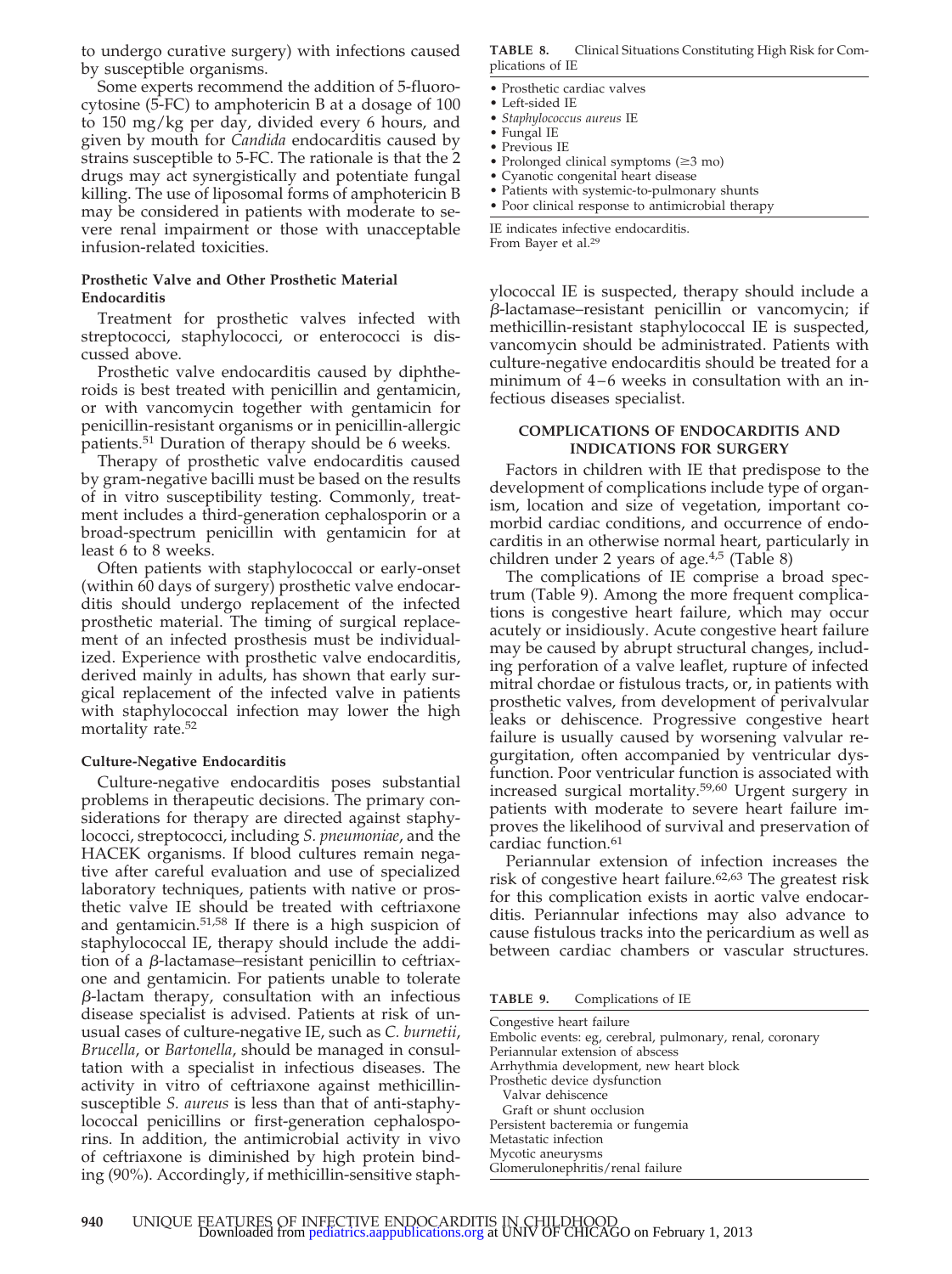Such abscesses or fistulas usually do not respond to medical management alone and require surgical treatment. Clinical signs and symptoms of extension of infection beyond valve leaflets are nonspecific and include persistent bacteremia or fever, recurrent emboli, heart block, worsening congestive heart failure, or new pathologic murmurs in patients receiving appropriate antibiotics.64,65 The development of new atrioventricular or bundle-branch block has a sensitivity for detection of perivalvular extension in adults of only 45% but a specificity of 88%.<sup>66</sup>

In children, a potentially life-threatening complication involves the development of endocarditis in a surgically created shunt or conduit. Because these prostheses are often Gortex or Dacron tubes, the likelihood of cure with antibiotics alone is decreased, and surgical intervention is often required.

Embolic complications may arise in any patient with IE but particularly in those with larger lesions. Even in the absence of prior embolization, vegetations  $>10$  mm seem to have high predictive validity for embolic events.38 The location of the primary vegetation may also be a factor. In adults, mitral lesions have been associated with higher rates of embolization than aortic vegetations (25% vs 10%, respectively), with the highest rate of embolization (37%) occurring when vegetations are attached to the anterior rather than the posterior mitral leaflet.67 This may be related to the fact that the mitral valve (as compared with the aortic valve) undergoes 2 excursions per cardiac cycle. Staphylococcal and fungal infections carry a high risk of embolism regardless of vegetation size or its location. Although embolization can occur before diagnosis, during therapy, or even after therapy is completed, most embolic episodes occur within the first 2 to 4 weeks after therapy is instituted.<sup>68</sup> Although persistent vegetations are not predictive of adverse events,<sup>37</sup> an increase in vegetation size during the fourth to the eighth week of therapy is predictive of embolic events and abscess formation and may herald the need for valve replacement.29

Mycotic aneurysms are another complication of endocarditis and can occur in any systemic artery. Such aneurysms may result from septic embolization or, occasionally, from the spread of infection from contiguous tissue to the adjacent arterial wall. In most circumstances, development of an aneurysm as a complication of IE is an indication for surgery. Overall mortality among patients with intracranial mycotic aneurysms is high.29 Management of mycotic aneurysms is discussed in greater detail in a recent paper by this committee.<sup>29</sup>

## **Surgical Approaches**

Cardiovascular surgery may be lifesaving in patients with IE, but decisions for surgical intervention must be individualized (Table 4). Common indications for surgery include progressive cardiac failure, valvular obstruction, perivalvular extension of infection, fungal endocarditis, persistent bacteremia despite appropriate antibiotic therapy, unstable prosthesis, ruptured sinus of Valsalva or ventricular septum, and significant embolic events, $69-71$  especially when the aortic or mitral valve is involved. Management of progressive valvular damage and resulting heart failure with medical therapy alone is often unsuccessful. Surgery should not be delayed solely because a full course of antibiotic therapy has not been completed or because the patient is still bacteremic. A small number of patients with periannular extension of infection or myocardial abscess may be treated successfully without surgical intervention. These patients include those who do not have heart block, echocardiographic evidence of progression of abscess during therapy, valvular dehiscence, or insufficiency. Such patients should be monitored closely during therapy with serial echocardiography and it should be repeated at intervals of 2, 4, and 8 weeks after completion of antimicrobial therapy.29

## **PREVENTION OF ENDOCARDITIS**

Prevention of endocardial infection by the use of antimicrobial agents, although desirable, is not always possible. Many situations in which bacteremia may occur are not readily identifiable, and other bacteremias occur spontaneously (chewing of food, oral hygiene procedures) and cannot logically be prevented. Many cases of native valve endocarditis are caused by organisms that may originate in the oral cavity. All children at risk should be properly instructed to establish and maintain the best possible oral health to reduce these potential sources of bacteremia.

Certain patient populations at risk for endocarditis have been identified.<sup>72</sup> These individuals have a higher risk for developing endocarditis than does the general population. Antibiotic prophylaxis is therefore recommended when these individuals undergo procedures likely to cause bacteremia with organisms that cause endocarditis. The recommendations for prevention of endocarditis included here were previously issued by the American Heart Association.<sup>73</sup>

Prophylaxis is particularly important for children in whom endocarditis is associated with high morbidity and mortality. Cardiac conditions have been stratified into high-, moderate-, and negligible-risk categories (see Table 10). Prophylaxis is recommended for those in the high- and moderate-risk categories; these conditions are stratified primarily on the basis of the risk of endocarditis developing and its severity.73 For example, individuals in the high-risk category are at much higher risk for developing a severe endocardial infection that is often associated with high morbidity and mortality. Individuals in the negligible-risk category have no greater risk for developing endocarditis than does the general population.

Antimicrobial prophylaxis in children with mitral valve prolapse is problematic. Individuals with prolapsing and regurgitant mitral valves are at increased risk for development of endocarditis and are placed in the moderate-risk category.72–74 In two of the last three large clinical series of pediatric patients with endocarditis, prolapsed mitral valve has been the underlying cardiac diagnosis in large numbers of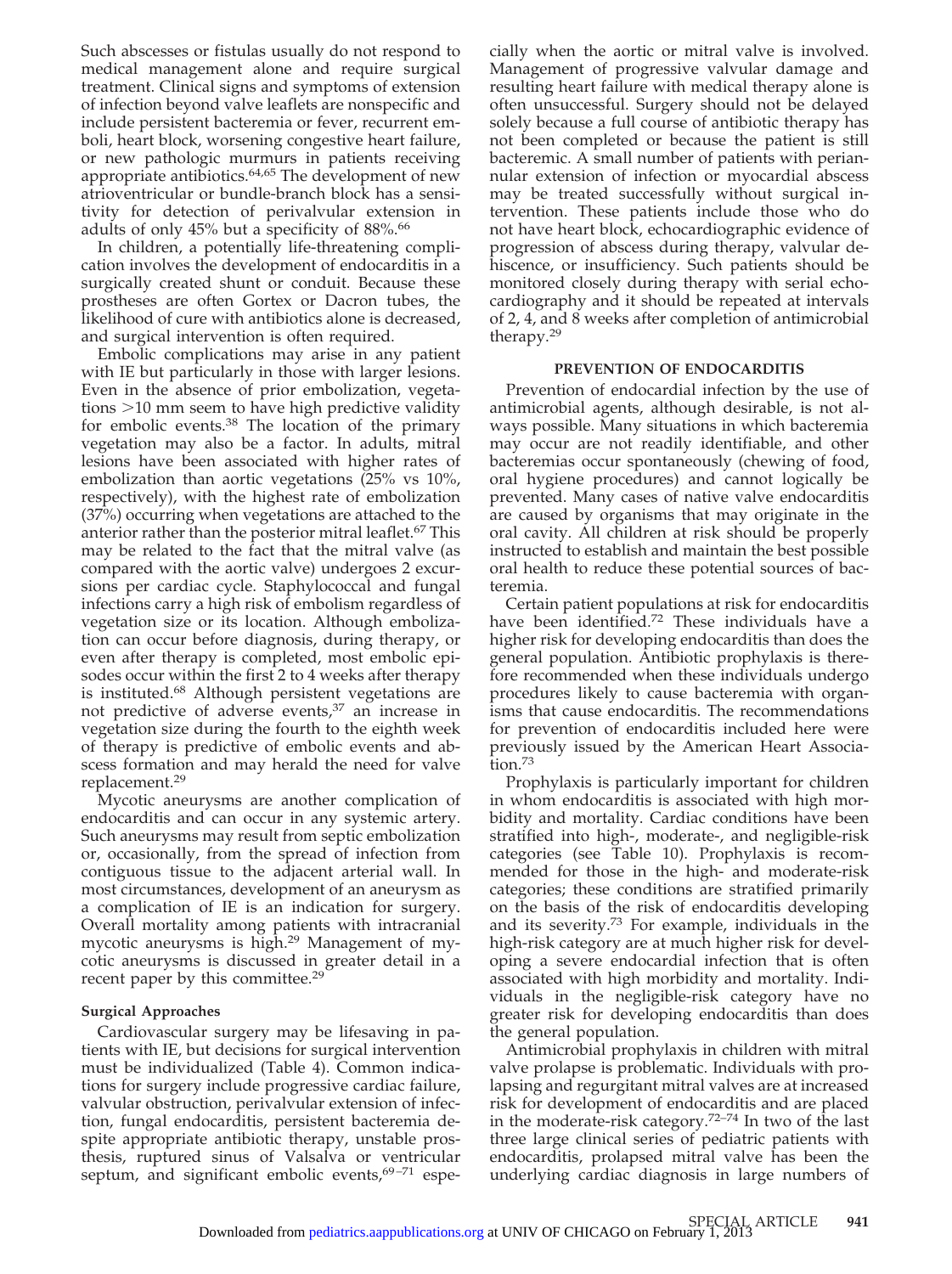#### **TABLE 10.** Cardiac Conditions

#### *Endocarditis prophylaxis recommended:*

High-risk category

Prosthetic cardiac valves, including bioprosthetic and homograft valves

Previous bacterial endocarditis

Complex cyanotic congenital heart disease (eg, single-ventricle states, transposition of the great arteries, tetralogy of Fallot)

Surgically constructed systemic-pulmonary shunts or conduits

#### Moderate-risk category

Most other congenital cardiac malformations (other than above and below)

Acquired valvular dysfunction (eg, rheumatic heart disease)

Hypertrophic cardiomyopathy

Mitral valve prolapse with valvular regurgitation and/or thickened leaflets

*Endocarditis prophylaxis not recommended:*

Negligible-risk category (no greater risk than the general population)

Isolated secundum atrial septal defect

Surgical repair of atrial septal defect, ventricular septal defect, or patent ductus arteriosus (without residua beyond 6 mo)

Previous coronary artery bypass graft surgery

Mitral valve prolapse without valvular regurgitation

Physiological, functional, or innocent heart murmurs

Previous Kawasaki disease without valvular dysfunction

Previous rheumatic fever without valvular dysfunction

Cardiac pacemakers (intravascular and epicardial) and implanted defibrillators and stents

From Dajani et al.<sup>73</sup>

patients.4,17 Patients without regurgitation have not been demonstrated to be at higher risk than the general population and are listed in the negligiblerisk category. Some pediatric cardiologists believe that a careful evaluation of valve morphology and function is needed in children who have isolated clinical findings (such as a nonejection systolic click), because this may be the only indication of an important mitral valve abnormality that requires prophylaxis.17

Specific antibiotic regimens for prophylaxis have been recommended by the American Heart Association and approved by the American Dental Association.73,75 Further, health care providers should be mindful of circumstances in children that can impact compliance, especially when choosing oral forms of antibiotics. Chewable tablets and antibiotic suspensions may be indicated in children who have difficulty swallowing tablets.76

#### **SUMMARY**

The observed frequency of endocarditis in children during recent years necessitates that primary care physicians, as well as specialists, consider this diagnosis in children. Survivors of surgery for complex congenital heart disease who have implanted vascular grafts, patches, or prosthetic cardiac valves are at increased risk for IE. However, children with normal hearts may also develop IE. Unique aspects of IE in pediatric populations are discussed, and tailored approaches to diagnosis, laboratory evaluation, detection of complications, therapy, and prevention of IE are presented.

#### **ACKNOWLEDGMENTS**

We thank Larry Baddour, MD, Jed Jacobson, DDS, and Lloyd Tani, MD, for their helpful comments during the preparation of this manuscript.

#### **REFERENCES**

- 1. Baltimore RS. Infective endocarditis. In: Jenson HB, Baltimore RS, eds. *Pediatric Infectious Diseases. Principles and Practice.* Norwalk, CT: Appleton & Lange; 1995
- 2. Van Hare GF, Ben-Shachar G, Liebman J, Boxerbaum B, Riemenschneider TA. Infective endocarditis in infants and children during the past 10 years: a decade of change. *Am Heart J*. 1984;107:1235–1240.
- 3. Stull TL, LiPuma JJ. Endocarditis in children. In: Kaye D, ed. *Infective Endocarditis.* 2nd ed. New York, NY: Raven Press, Ltd; 1992:313–327
- 4. Saiman L, Prince A, Gersony WM. Pediatric infective endocarditis in the modern era. *J Pediatr*. 1993;122:847–853
- 5. Martin JM, Neches WH, Wald ER. Infective endocarditis: 35 years of experience at a children's hospital. *Clin Infect Dis*. 1997;24:669–675
- 6. Morris CD, Reller MD, Menasch VD. Thirty-year incidence of infective endocarditis after surgery for congenital heart defect. *JAMA*. 1998;279: 599–603
- 7. Stockheim JA, Chadwick EG, Kessler S, et al. Are the Duke criteria superior to Beth Israel criteria for diagnosis of infective endocarditis in children? *Clin Infect Dis*. 1998;27:1451–1456
- 8. Karl T, Wensley D, Stark J, et al. Infective endocarditis in children with congenital heart disease: comparison of selected features in patients with surgical correction or palliation and those without. *Br Heart J*. 1987;58:57–65
- 9. Millard DD, Shulman ST. The changing spectrum of neonatal endocarditis. *Clin Perinatol*. 1988;15:587–608
- 10. Oelberg DG, Fisher DJ, Gross DM, et al. Endocarditis in high-risk neonates. *Pediatrics*. 1983;71:392–397
- 11. Symchych PS, Krauss AN, Winchester P. Endocarditis following placement of umbilical venous catheters in neonates. *J Pediatr*. 1977;90: 287–289
- 12. Noel GJ, O'Loughlin JE, Edelson PJ. Neonatal *Staphylococcus epidermidis* right-sided endocarditis: description of five catheterized infants. *Pediatrics*. 1988;82:234–239
- 13. Tunkel AR, Scheld WM. In: Kaye D, ed. *Infective Endocarditis.* 2nd ed. New York, NY: Raven Press, Ltd; 1992:37–56
- 14. Tsao MM, Katz D. Central venous catheter-induced endocarditis: human correlate of the animal experimental model of endocarditis. *Rev Infect Dis*. 1984;6:783–790.
- 15. Durack DT, Beeson PB. Experimental bacterial endocarditis, I: colonization of a sterile vegetation. *Br J Exp Pathol*. 1972;53:44
- 16. Durack DT, Beeson PB. Experimental bacterial endocarditis, II: survival of bacteria in endocardial vegetations. *Br J Exp Pathol*. 1972;53:50
- 17. Awadallah SM, Kavey REW, Byrum J, et al. The changing pattern of infective endocarditis in childhood. *Am J Cardiol*. 1991;68:90–94
- 18. Gersony WM, Hayes CJ, Driscoll DS, et al. Bacterial endocarditis in patients with pulmonary stenosis, aortic stenosis, or ventricular septal defect. *Circulation*. 1993;87(suppl I):I-121
- 19. Dodo H, Child JS. Infective endocarditis in the adult with congenital heart disease. *Cardiol Clin*. 1993;11:383–392
- 20. Baddour LM, Sullam PM, Bayer AS. Pathogenesis of infective endocarditis. In: Sussman M, ed. *Molecular Medical Microbiology.* London, United Kingdom: Academic Press. 2001:999–1020
- 21. Baddour LM. Immunization for prevention of infective endocarditis. *Curr Infect Dis Reports*. 1999;1:126–128
- 22. Yeaman MR, Bayer AS. Antimicrobial peptides from platelets. *Drug Resistance Updates*. 1999;2:116–126
- 23. Durack DT, Lukes AS, Bright DK. New criteria for diagnosis of infective endocarditis: utilization of specific echocardiographic findings. *Am J Med*. 1994;96:200–209
- 24. Del Pont JM, De Cicco LT, Vartalitis C, Ithurralde M, Gallo JP, Vargas F, Gianantonio CA, Quiros RE. Infective endocarditis in children: clin-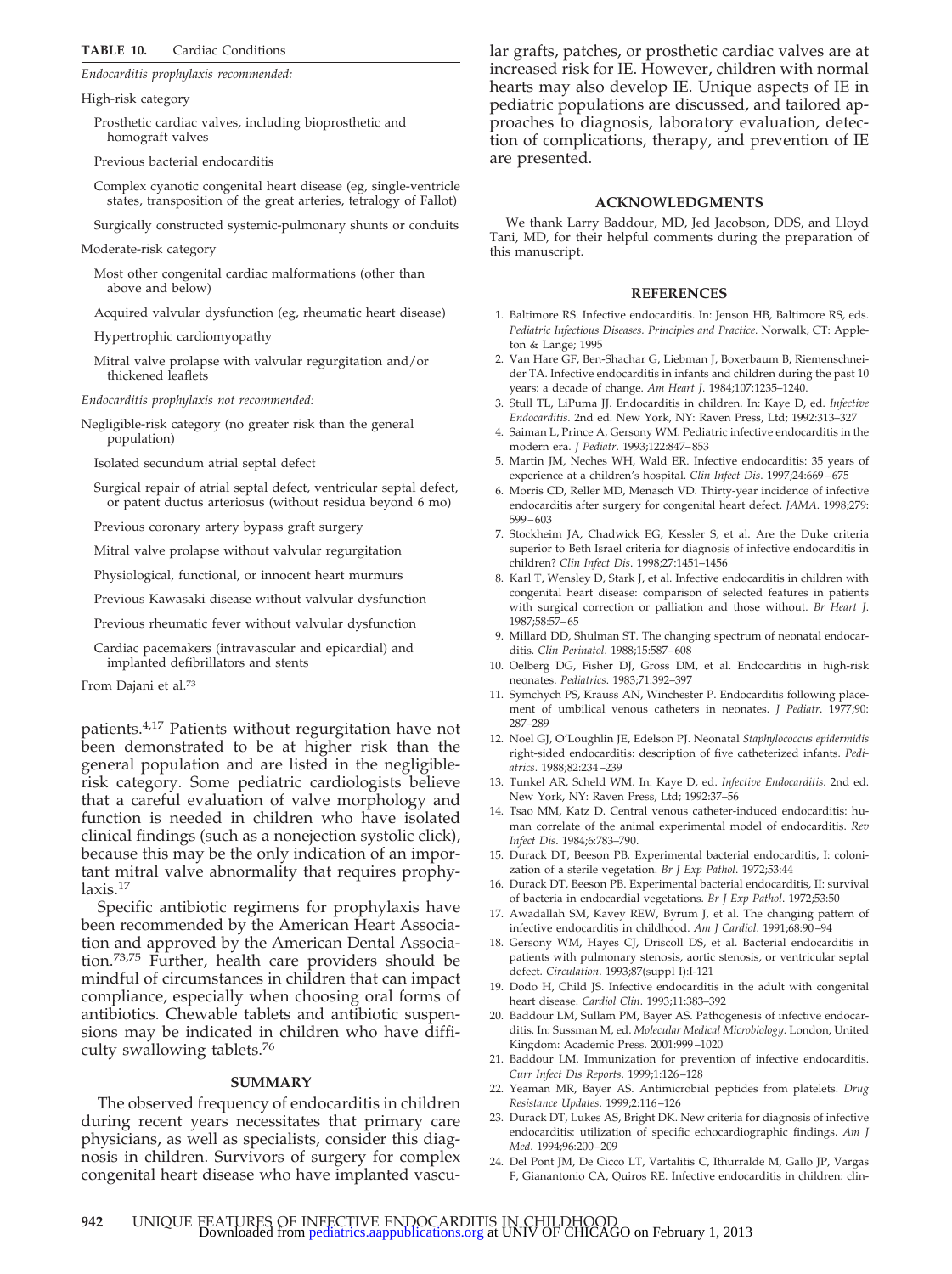ical analyses and evaluation of two diagnostic criteria. *Pediatr Infect Dis J*. 1995;14:1079–1086

- 25. Li JS, Sexton DJ, Mick N, et al. Proposed modifications to the Duke criteria for the diagnosis of infective endocarditis. *Clin Inf Dis*. 2000;30: 633–638
- 26. Slots J, Reynolds HS, Genco RJ. *Actinobacillus actinomycetemcomitans* in human periodontal disease: a cross-sectional microbiological investigation. *Infect Immun*. 1980;29:1013–1020
- 27. Müller HP, Heinecke A, Borneff M, Kiencke C, Kropf A, Dohl S. Eradication of *Actinobacillus actinomycetemcomitans* from the oral cavity in adult periodontitis. *J Periodontal Res*. 1998;33:49–58
- 28. Johnson DH, Rosenthal A, Nadas AS. A forty-year review of bacterial endocarditis in infancy and childhood. *Circulation*. 1975;51:581–588
- 29. Bayer A, Bolger A, Taubert K, et al. Diagnosis and management of infective endocarditis and its complications. *Circulation*. 1998;98: 2936–2948
- 30. Roy P, Tajik AJ, Guiliani ER, Schattenberg TT, Gau CT, Frye RL. Spectrum of echocardiographic findings in diagnosis of infective endocarditis. *Chest*. 1994;105:377–382
- 31. Kavey RE, Frank D, Byrum CJ, et al. Two dimensional echocardiographic assessment of infective endocarditis in children. *Am J Dis Child*. 1983;137:851–856
- 32. Bricker JT, Latson LA, Huhta JC, et al. Echocardiographic evaluation of endocarditis in children. *Clin Pediatr*. 1985;24:312–317
- 33. Daniel WG, Mugge A, Grote J, et al. Comparison of transthoracic and transesophageal echocardiography for detection of abnormalities of prosthetic and bioprosthetic valves in the mitral and aortic positions. *Am J Cardiol*. 1993;71:210–215
- 34. Fowler VG, Li J, Corey GR, et al. Role of echocardiography in evaluation of patients with *Staphylococcus aureus* bacteremia: experience in 103 patients. *J Am Coll Cardiol*. 1997;30:1072–1078
- 35. Karalis DG, Bansal RC, Hauck AJ, et al. Transesophageal echocardiographic recognition of subaortic complications in aortic valve endocarditis: clinical and surgical implications. *Circulation*. 1993;86: 353–362
- 36. Barbour SI, Louie EK, O'Keefe JP. Penetration of the atrioventricular septum by spread of infection from aortic valve endocarditis. *Am Heart J*. 1996;132:1287–1289
- 37. Vuille C, Nidorf M, Weyman AE, Picard MH. Natural history of vegetations during successful medical treatment of endocarditis. *Am Heart J*. 1994;128:1200–1209
- 38. Mugge A, Daniel WG, Gunter F, Lichtlen PR. Echocardiography in infective endocarditis: reassessment of prognostic implications of vegetation size determined by the transthoracic and the transesophageal approach. *J Am Coll Cardiol*. 1989;14:631–638
- 39. Wilson W, Karchmer AW, Dajani AS, et al. Antibiotic treatment of adults with infective endocarditis due to streptococci, enterococci, staphylococci, and HACEK microorganisms. *JAMA*. 1995;274:1706
- 40. Santoro J, Ingerman M. Response to therapy: relapses and reinfections. In: Kaye D, ed. *Infective Endocarditis.* 2nd ed. New York, NY: Raven Press, Ltd; 1992:423
- 41. Karchmer AW, Moellering RC Jr, Maki DG, et al. Single-antibiotic therapy for streptococcal endocarditis. *JAMA*. 1979;241:1801
- 42. Francioli P, Etienne J, Hoigne R, et al. Treatment of streptococcal endocarditis with a single daily dose of ceftriaxone sodium for 4 weeks: efficacy and outpatient treatment feasibility. *JAMA*. 1992;267:264
- 43. Wilson WR, Thompson RL, Wilkowske CJ, et al. Short-term therapy for streptococcal infective endocarditis: combined intramuscular administration of penicillin and streptomycin. *JAMA*. 1981;245:360
- 44. Sexton DJ, Tenenbaum MJ, Wilson WR, Steckelberg JM, Tice AD, Gilbert D. Ceftriaxone once daily for four weeks compared with ceftriaxone plus gentamicin once daily for two weeks for treatment of endocarditis due to penicillin-susceptible streptococci. *Clin Infect Dis*. 1998; 27:1470–1474
- 45. Lindberg J, SchØnheyden HC. Pneumococcal endocarditis is not just a disease of the past: an analysis of 16 cases diagnosed in Denmark in 1986–1997. *Scand Infect Dis.* 1998;30:469–472
- 46. Aronin SI, Mukherjee SK, West JC, Cooney EL. Review of pneumococcal endocarditis in adults in the penicillin era. *Clin Infect Dis*. 1998;26: 165–171
- 47. Lefort A, Mainardi J-L, Selton-Suty C, et al. *Streptococcus pneumoniae* endocarditis in adults: a multicenter study in France in the era of penicillin resistance (1991–1998). The Pneumococcal Endocarditis Study Group. *Medicine (Baltimore)*. 2000;79:327–337
- 48. Eliopoulos GM. Enterococcal endocarditis. In: Kaye D, ed. *Infective Endocarditis.* 2nd ed. New York, NY: Raven Press, Ltd; 1992:209
- 49. Eliopoulos GM. Aminoglycoside resistant enterococcal endocarditis. *Med Clin North Am*. 1993;17:117
- 50. Karchmer AW. Staphylococcal endocarditis. In: Kaye D, ed. *Infective Endocarditis.* 2nd ed. New York, NY: Raven Press, Ltd; 1992:225
- 51. Karchmer AW, Gibbons GW. Infection of prosthetic heart valves and vascular grafts. In: Bisno AL, Waldvogel FA, eds. *Infections Associated With Indwelling Medical Devices.* 2nd ed. Washington, DC: American Society for Microbiology; 1994:213
- 52. John MDV, Hibberd PL, Karchmer AW, Sleeper LA, Calderwood SB. *Staphylococcus aureus* prosthetic valve endocarditis: optimal management and risk factors for death. *Clin Infect Dis*. 1998;26:1302–1309
- 53. Kuyvenhoven JP, van Rijk-Zwikker Gl, Hermans J, Thompson J, Huysmans HA. Prosthetic valve endocarditis: analysis of risk factors for mortality. *Eur J Cardiothorac Surg*. 1994;8:420–424
- 54. Wolff M, Witchitz S, Chastang C, Regnier B, Vachon F. Prosthetic valve endocarditis in the ICU: prognostic factors of overall survival in a series of 122 cases and consequences for treatment decisions. *Chest*. 1995;108: 688–694
- 55. Yu VL, Fang GD, Keys TF, et al. Prosthetic valve endocarditis: superiority of surgical valve replacement versus medical therapy alone. *Am Thorac Surg*. 1994;58:1073–1077
- 56. Roder BL, Wandall DA, Frimodt-Moller N, Espersen F, Skinhoj P, Rosdahl VT. Clinical features of *Staphylococcus aureus* endocarditis: a 10-year experience in Denmark. *Arch Intern Med*. 1999;159:462–469
- 57. Geraci JE, Wilson WR. Endocarditis due to gram-negative bacteria: report of 56 cases. *Mayo Clin Proc*. 1982;57:145
- 58. Berkowitz FE. Infective endocarditis. In: Nichols DG, Cameron DE, Greeley WJ, et al, eds. *Critical Heart Disease in Infants and Children.* St Louis, MO: Mosby-Year Book, Inc; 1995:961
- 59. Wilson WR, Davidson GK, Giuliani E, et al. Cardiac valve replacement in congestive heart failure due to infective endocarditis. *Mayo Clin Proc*. 1979;54:223–226
- 60. Richardson JV, Karp RB, Kirklin JW, et al. Treatment of infective endocarditis, a 10-year comparative analysis. *Circulation*. 1978;58:589–97
- 61. Stinson EB. Surgical management of infective endocarditis. *Prog Cardiovasc Dis*. 1979;22:145–168
- 62. Croft CH, Woodward W, Elliott A, et al. Analysis of surgical versus medical therapy in active complicated native valve infective endocarditis. *Am J Cardiol*. 1983;51:1650–1655
- 63. Omari B, Shapiro S, Ginzton L, et al. Predictive risk factors for periannular extension of native valve endocarditis: clinical and echocardiographic analyses. *Chest*. 1989;96:1273–1279
- 64. Carpenter JL. Perivalvular extension of infection in patients with infectious endocarditis. *Rev Infect Dis*. 1991;13:127–138
- 65. Rohmann S, Seifert T, Erbel R, et al. Identification of abscess formation in native-valve infective endocarditis using transesophageal echocardiography: implications for surgical treatment. *Thorac Cardiovasc Surg*. 1991;39:273–280
- 66. Blumberg EA, Karalis DA, Chandrasekaran K, et al. Endocarditisassociated paravalvular abscesses: do clinical parameters predict the absence of abscess? *Chest*. 1995;107:898–903
- 67. Rohmann S, Erbel R, Darius H, et al. Prediction of rapid versus prolonged healing of infective endocarditis by monitoring vegetation size. *J Am Soc Echocardiogr*. 1991;4:465–474
- 68. Garvey GJ, Neu HC. Infective endocarditis: an evolving discussion. *Medicine*. 1978;57:105–127
- 69. Douglas JL, Dismukes WE. Surgical therapy of infective endocarditis on natural valves. In: Kaye D, ed. *Infective Endocarditis.* 2nd ed. New York, NY: Raven Press, Ltd; 1992:397
- 70. Citak M, Rees A, Mavroudis C. Surgical management of infective endocarditis in children. *Ann Thorac Surg*. 1992;54:755
- 71. Tolan RW Jr, Kleiman MB, Frank M, et al. Operative intervention in active endocarditis in children: report of a series of cases and review. *Clin Infect Dis*. 1992;14:852
- 72. Steckelberg JM, Wilson WR. Risk factors for infective endocarditis. *Infect Dis Clin North Am*. 1993;7:9
- 73. Dajani AS, Taubert KA, Wilson W, et al. Prevention of bacterial endocarditis: recommendations by the American Heart Association. *JAMA*. 1997;277:1794–1801
- 74. Child JS. Risks for and prevention of infective endocarditis. In: Child JS, ed. *Diagnosis and Management of Infective Endocarditis. Cardiol Clin Vol 14.* Philadelphia, PA: WB Saunders; 1996:327
- 75. Dajani AS, Taubert KA, Wilson K, et al. Prevention of bacterial endocarditis: recommendations by the American Heart Association. *JADA*. 1997;128:1142–1150
- 76. Soxman JA. Subacute bacterial endocarditis: considerations for the pediatric patients. *JADA*. 2000;131:668–669